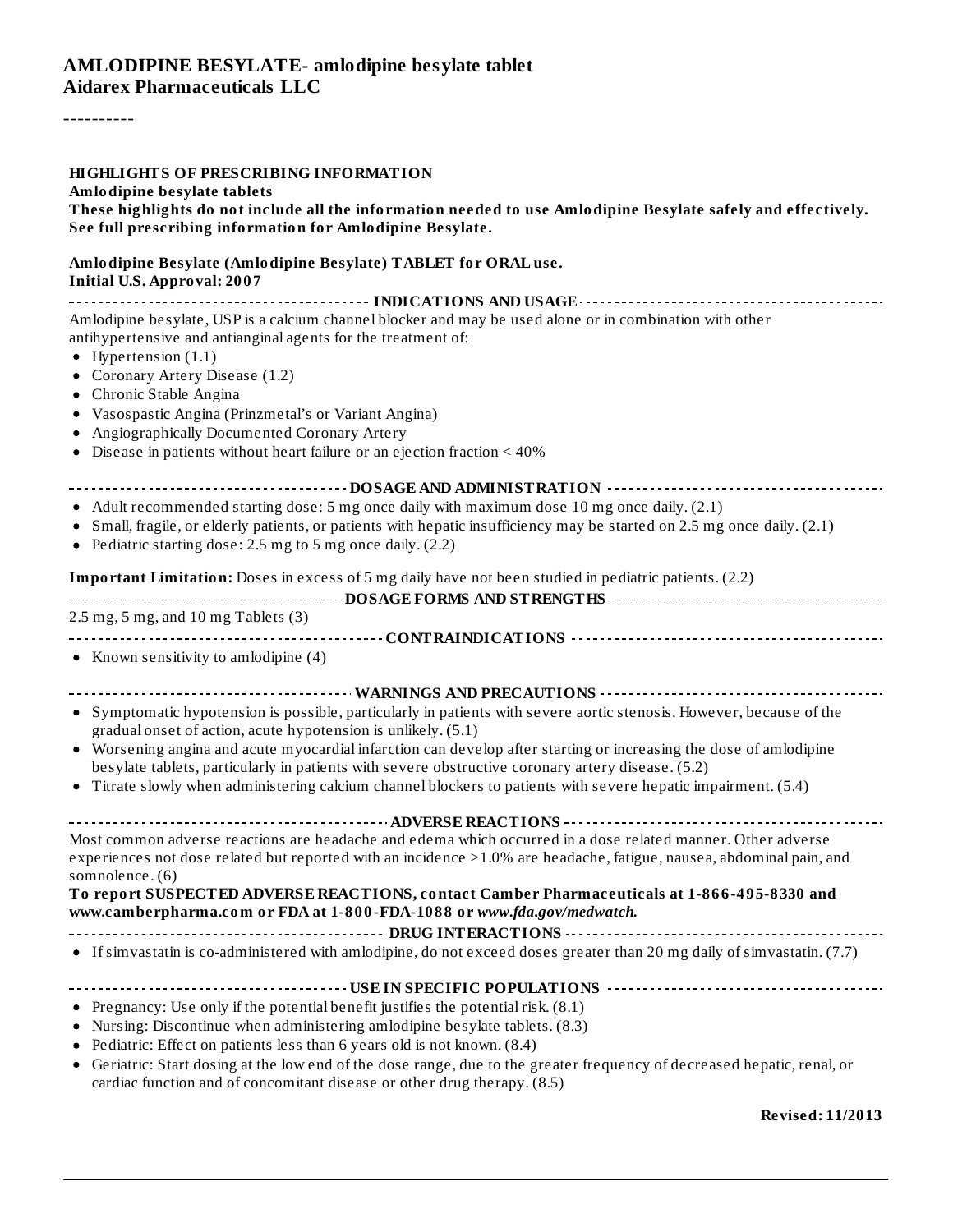**FULL PRESCRIBING INFORMATION: CONTENTS\***

- **1. INDICATIONS AND USAGE**
	- **1.1. Hypertension**
- **1.2. Coronary Artery Dis eas e (CAD)**
- **2. DOSAGE AND ADMINISTRATION**
	- **2.1. Adults**
	- **2.2. Children**
- **3. DOSAGE FORMS AND STRENGTHS**
- **4. CONTRAINDICATIONS**
- **5. WARNINGS AND PRECAUTIONS**
	- **5.1. Hypotension**
	- **5.2. Increas ed Angina or Myocardial Infarction**
	- **5.3. Beta-Blocker Withdrawal**
	- **5.4. Patients with Hepatic Failure**
- **6. ADVERSE REACTIONS**
	- **6.1. Clinical Trials Experience**
	- **6.2. Postmarketing Experience**
- **7. DRUG INTERACTIONS**
	- **7.1. In Vitro Data**
	- **7.2. Cimetidine**
	- **7.3. Grapefruit Juice**
	- **7.4. Magnesium and Aluminum Hydroxide Antacid**
	- **7.5. Sildenafil**
	- **7.6. Atorvastatin**
	- **7.7. Simvastatin**
	- **7.8. Digoxin**
	- **7.9. Ethanol (Alcohol)**
	- **7.10. Warfarin**
	- **7.11. CYP3A4 Inhibitors**
	- **7.12. CYP3A4 Inducers**
	- **7.13. Drug/Laboratory Test Interactions**
- **8. USE IN SPECIFIC POPULATIONS**
	- **8.1. Pregnancy**
	- **8.3. Nursing Mothers**
	- **8.4. Pediatric Us e**
	- **8.5. Geriatric Us e**
- **10. OVERDOSAGE**
- **11. DESCRIPTION**
- **12. CLINICAL PHARMACOLOGY**
	- **12.1. Mechanism of Action**
	- **12.2. Pharmacodynamics**
	- **12.3. Pharmacokinetics and Metabolism**
	- **12.4. Pediatric Patients**
- **13. NONCLINICAL TOXICOLOGY**
	- **13.1. Carcinogenesis, Mutagenesis, Impairment of Fertility**
- **14. CLINICAL STUDIES**
	- **14.1. Effects in Hypertension**
	- **14.2. Effects in Chronic Stable Angina**
	- **14.3. Effects in Vasospastic Angina**
	- **14.4. Effects in Documented Coronary Artery Dis eas e**
	- **14.5. Studies in Patients with Heart Failure**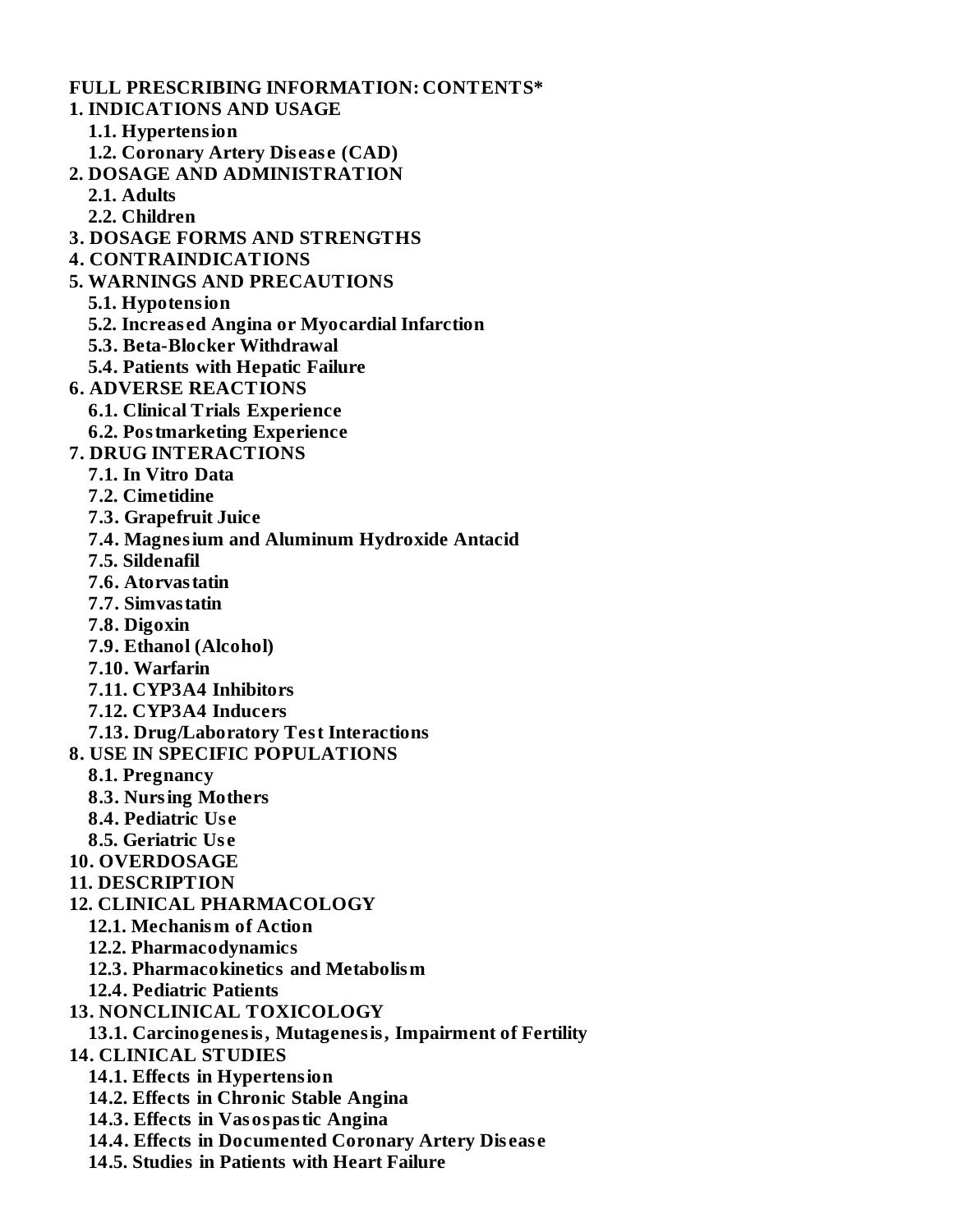#### **16. HOW SUPPLIED/STORAGE AND HANDLING**

### **16.1. 2.5 mg Tablets 16.2. 5 mg Tablets 16.3. 10 mg Tablets**

#### **16.4. Storage**

\* Sections or subsections omitted from the full prescribing information are not listed.

#### **FULL PRESCRIBING INFORMATION**

### **1. INDICATIONS AND USAGE**

#### **1.1. Hypertension**

Amlodipine besylate tablets, USP are indicated for the treatment of hypertension. It may be used alone or in combination with other antihypertensive agents.

### **1.2. Coronary Artery Dis eas e (CAD)**

#### Chronic Stable Angina

Amlodipine besylate tablets, USP are indicated for the symptomatic treatment of chronic stable angina. Amlodipine besylate tablets, USP may be used alone or in combination with other antianginal agents.

#### Vasospastic Angina (Prinzmetal's or Variant Angina)

Amlodipine besylate tablets, USP are indicated for the treatment of confirmed or suspected vasospastic angina. Amlodipine besylate tablets, USP may be used as monotherapy or in combination with other antianginal agents.

#### Angiographically Documented CAD

In patients with recently documented CAD by angiography and without heart failure or an ejection fraction <40%, amlodipine besylate tablets, USP are indicated to reduce the risk of hospitalization due to angina and to reduce the risk of a coronary revascularization procedure.

### **2. DOSAGE AND ADMINISTRATION**

### **2.1. Adults**

The usual initial antihypertensive oral dose of amlodipine besylate tablets is 5 mg once daily with a maximum dose of 10 mg once daily.

Small, fragile, or elderly patients, or patients with hepatic insufficiency may be started on 2.5 mg once daily and this dose may be used when adding amlodipine besylate tablets to other antihypertensive therapy.

Adjust dosage according to each patient's need. In general, titration should proceed over 7 to 14 days so that the physician can fully assess the patient's response to each dose level. Titration may proceed more rapidly, however, if clinically warranted, provided the patient is assessed frequently.

The recommended dose for chronic stable or vasospastic angina is 5 to10 mg, with the lower dose suggested in the elderly and in patients with hepatic insufficiency. Most patients will require 10 mg for adequate effect *[see Adverse Reactions (6)]*.

The recommended dose range for patients with coronary artery disease is 5 to10 mg once daily. In clinical studies, the majority of patients required 10 mg *[see Clinical Studies (14.4)]*.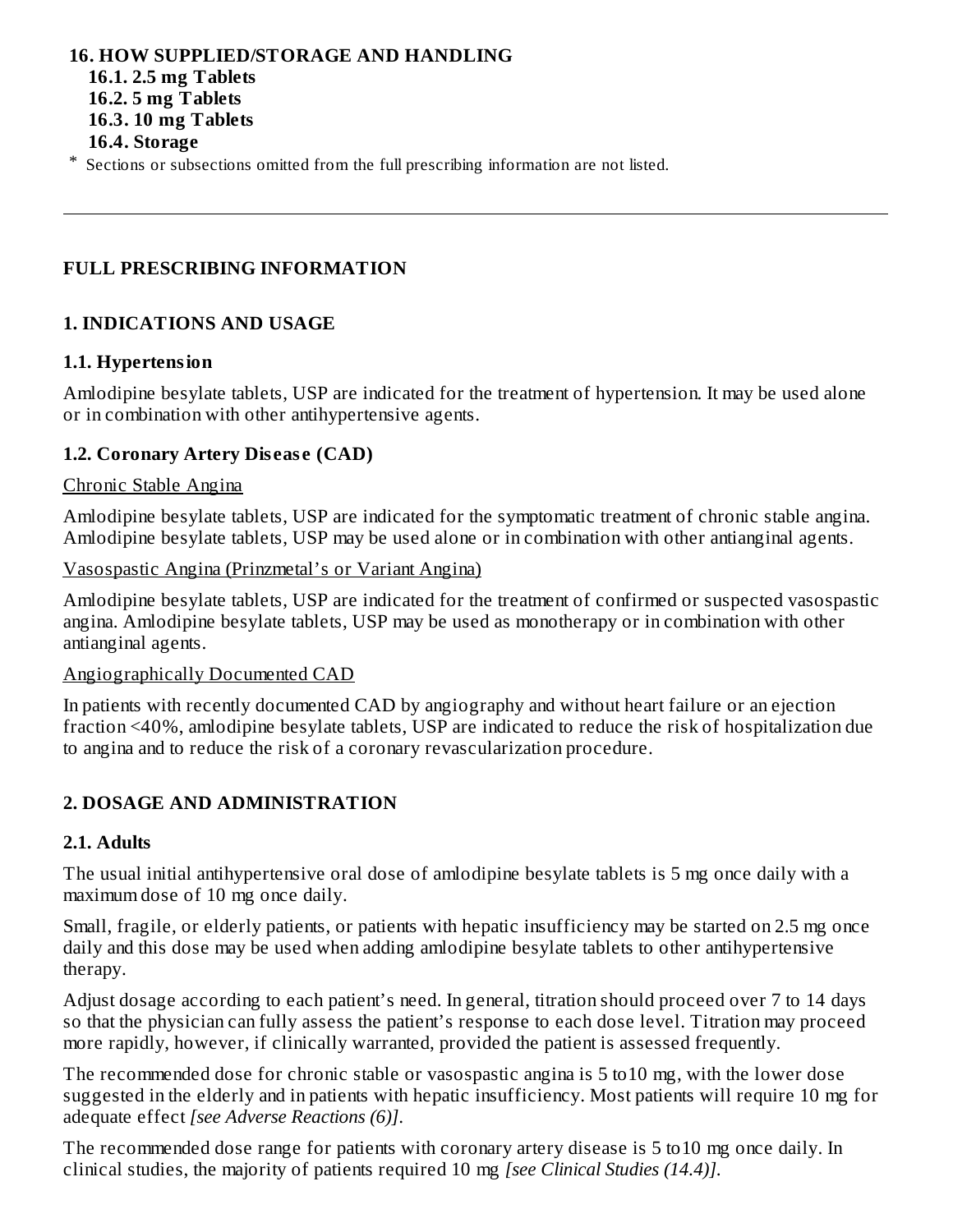### **2.2. Children**

The effective antihypertensive oral dose in pediatric patients ages 6 to 17 years is 2.5 mg to 5 mg once daily. Doses in excess of 5 mg daily have not been studied in pediatric patients *[see Clinical Pharmacology (12.4), Clinical Studies (14.1)]*.

### **3. DOSAGE FORMS AND STRENGTHS**

2.5 mg, 5 mg, and 10 mg Tablets

### **4. CONTRAINDICATIONS**

Amlodipine besylate tablets are contraindicated in patients with known sensitivity to amlodipine.

### **5. WARNINGS AND PRECAUTIONS**

### **5.1. Hypotension**

Symptomatic hypotension is possible, particularly in patients with severe aortic stenosis. Because of the gradual onset of action, acute hypotension is unlikely.

### **5.2. Increas ed Angina or Myocardial Infarction**

Worsening angina and acute myocardial infarction can develop after starting or increasing the dose of amlodipine besylate tablets, particularly in patients with severe obstructive coronary artery disease.

### **5.3. Beta-Blocker Withdrawal**

Amlodipine is not a beta-blocker and therefore gives no protection against the dangers of abrupt betablocker withdrawal; any such withdrawal should be by gradual reduction of the dose of beta-blocker.

### **5.4. Patients with Hepatic Failure**

Because amlodipine is extensively metabolized by the liver and the plasma elimination half-life (t 1/2) is 56 hours in patients with impaired hepatic function, titrate slowly when administering amlodipine besylate to patients with severe hepatic impairment.

### **6. ADVERSE REACTIONS**

### **6.1. Clinical Trials Experience**

Because clinical trials are conducted under widely varying conditions, adverse reaction rates observed in the clinical trials of a drug cannot be directly compared to rates in the clinical trials of another drug and may not reflect the rates observed in practice.

Amlodipine besylate tablets have been evaluated for safety in more than 11,000 patients in U.S. and foreign clinical trials. In general, treatment with amlodipine besylate tablets were well-tolerated at doses up to 10 mg daily. Most adverse reactions reported during therapy with amlodipine besylate tablets were of mild or moderate severity. In controlled clinical trials directly comparing amlodipine besylate tablets  $(N= 1730)$  at doses up to

10 mg to placebo (N= 1250), discontinuation of amlodipine besylate tablets due to adverse reactions was required in only about 1.5% of patients and was not significantly different from placebo (about 1%). The most common side effects are headache and edema. The incidence (%) of side effects that occurred in a dose related manner are as follows: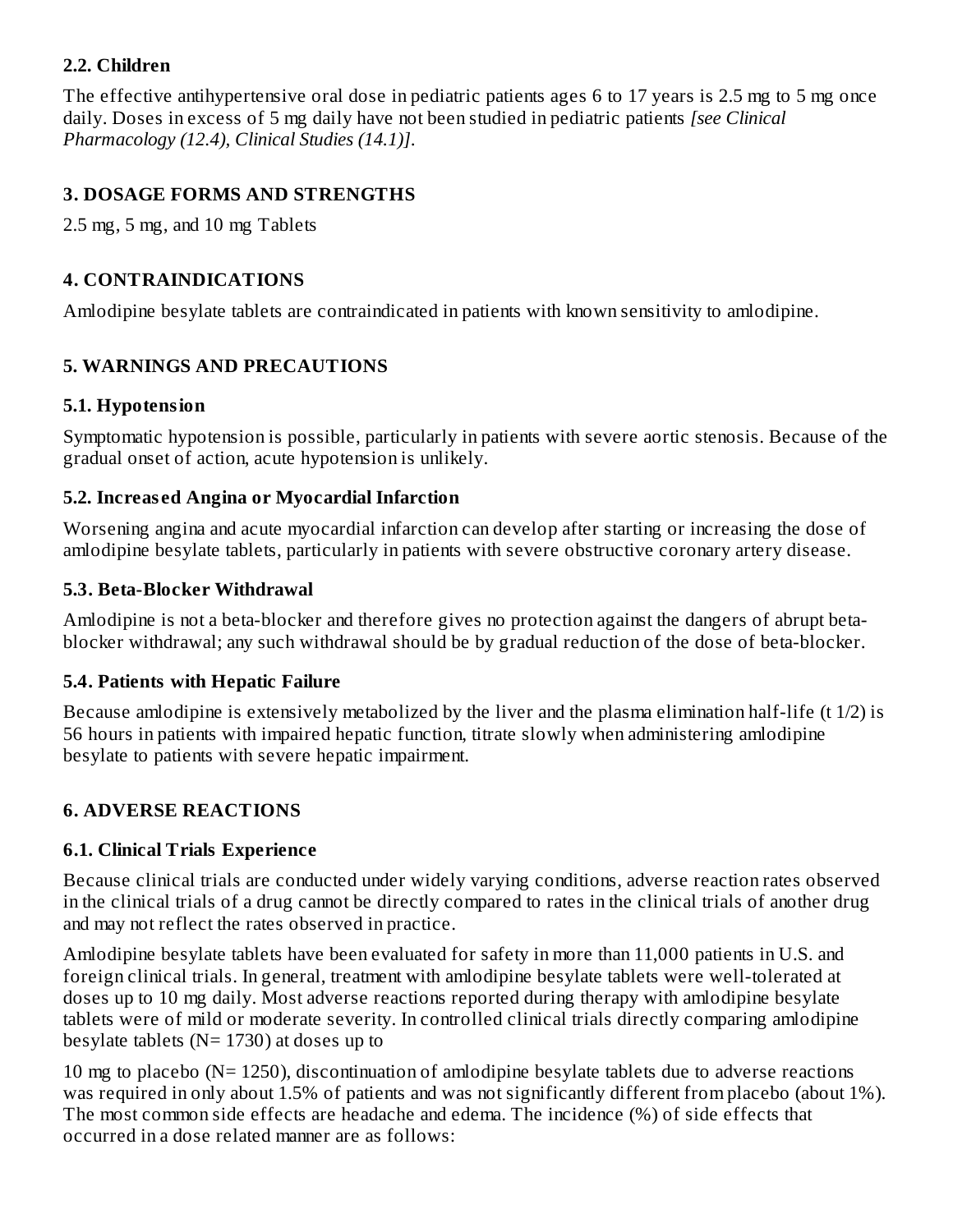| <b>Adverse Event</b> 2.5 mg 5.0 mg 10.0 mg Placebo |     |     |                   |           |
|----------------------------------------------------|-----|-----|-------------------|-----------|
|                                                    |     |     | N=275 N=296 N=268 | $N = 520$ |
|                                                    |     |     |                   |           |
| Edema                                              | 1.8 | 3.0 | 10.8              | 0.6       |
| <b>Dizziness</b>                                   | 1.1 | 3.4 | 3.4               | 1.5       |
| Flushing                                           | 0.7 | 1.4 | 2.6               | 0.0       |
| Palpitation                                        | 0.7 | 1.4 | 4.5               | 0.6       |
|                                                    |     |     |                   |           |

Other adverse experiences that were not clearly dose related but were reported with an incidence greater than 1.0% in placebo-controlled clinical trials include the following:

#### **Placebo-Controlled Studies**

|                | Amlodipine (%) Placebo (%) |            |
|----------------|----------------------------|------------|
|                | $(N=1730)$                 | $(N=1250)$ |
| Headache       | 7.3                        | 7.8        |
| Fatigue        | 4.5                        | 2.8        |
| Nausea         | 2.9                        | 1.9        |
| Abdominal Pain | 1.6                        | 0.3        |
| Somnolence     | 1.4                        | 0.6        |

For several adverse experiences that appear to be drug and dose related, there was a greater incidence in women than men associated with amlodipine treatment as shown in the following table:

|                                                              |     | Amlodipine                     |     | Placebo   |
|--------------------------------------------------------------|-----|--------------------------------|-----|-----------|
| <b>Adverse Event</b> Male = % Female = % Male = % Female = % |     |                                |     |           |
|                                                              |     | $(N=1218)$ $(N=215)$ $(N=914)$ |     | $(N=336)$ |
|                                                              |     |                                |     |           |
| Edema                                                        | 5.6 | 14.6                           | 1.4 | 5.1       |
| Flushing                                                     | 1.5 | 4.5                            | 0.3 | 0.9       |
| Palpitation                                                  | 1.4 | 3.3                            | 0.9 | 0.9       |
| Somnolence                                                   | 1.3 | 1.6                            | 0.8 | 0.3       |

The following events occurred in <1% but >0.1% of patients in controlled clinical trials or under conditions of open trials or marketing experience where a causal relationship is uncertain; they are listed to alert the physician to a possible relationship:

**Cardiovas cular:** arrhythmia (including ventricular tachycardia and atrial fibrillation), bradycardia, chest pain, hypotension, peripheral ischemia, syncope, tachycardia, postural dizziness, postural hypotension, vasculitis.

**Central and Peripheral Nervous System:** hypoesthesia, neuropathy peripheral, paresthesia, tremor, vertigo.

Gastrointestinal: anorexia, constipation, dyspepsia, <sup>1</sup> dysphagia, diarrhea, flatulence, pancreatitis, vomiting, gingival hyperplasia.

General: allergic reaction, asthenia, <sup>1</sup> back pain, hot flushes, malaise, pain, rigors, weight gain, weight decrease.

**Mus culos keletal System:** arthralgia, arthrosis, muscle cramps, <sup>1</sup> myalgia.

 ${\bf P}$ s ${\bf y}$ c**hiatric:** sexual dysfunction (male $^1$  and female), insomnia, nervousness, depression, abnormal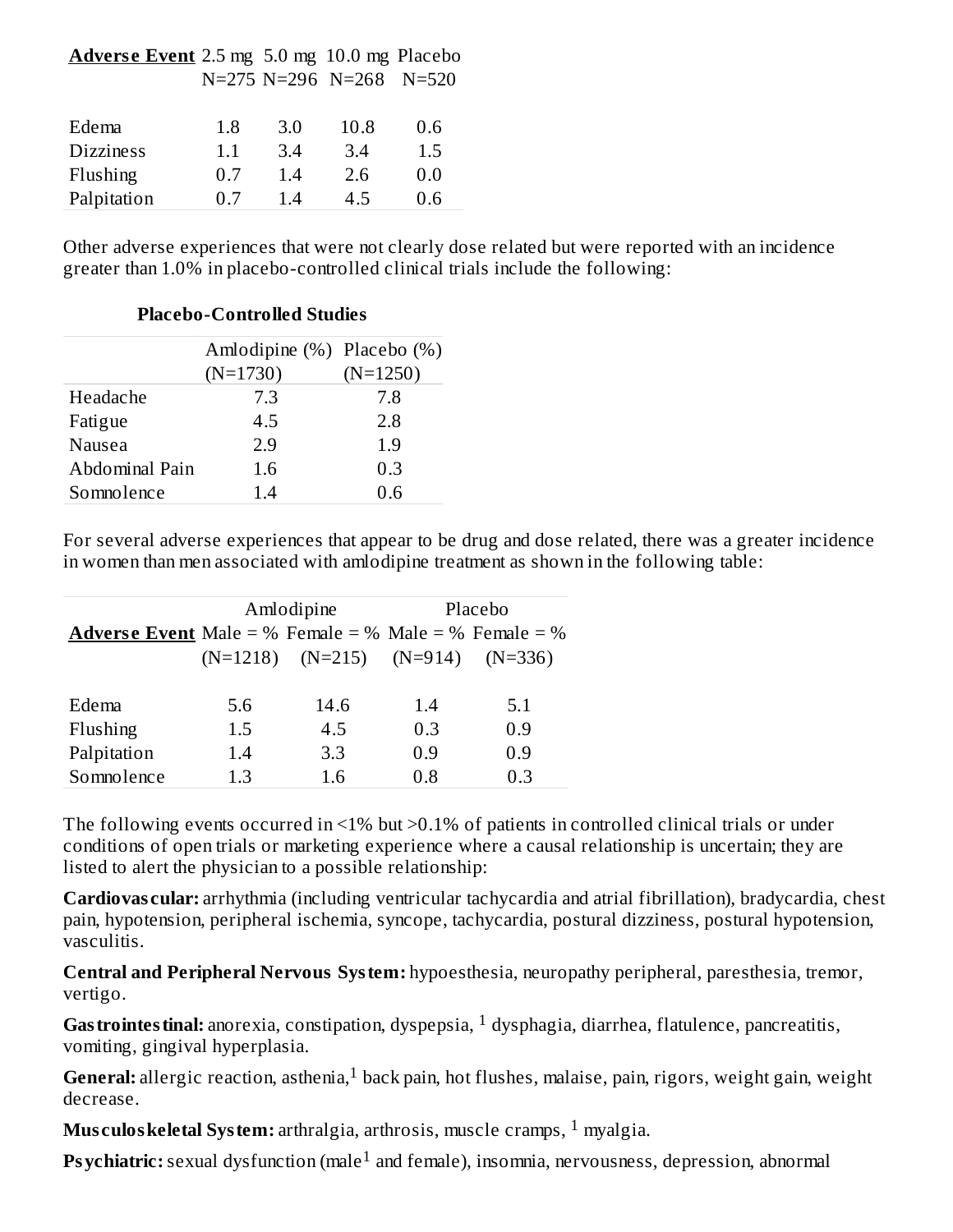dreams, anxiety, depersonalization.

**Respiratory System:** dyspnea, <sup>1</sup> epistaxis.

 ${\bf Skin}$  and  ${\bf Appendix:}$  angioedema, erythema multiforme, pruritus,  $^1$ rash,  $^1$ rash erythematous, rash maculopapular.

**Special Sens es:** abnormal vision, conjunctivitis, diplopia, eye pain, tinnitus.

**Urinary System:** micturition frequency, micturition disorder, nocturia.

**Autonomic Nervous System:** dry mouth, sweating increased.

**Metabolic and Nutritional:** hyperglycemia, thirst.

**Hemopoietic:** leukopenia, purpura, thrombocytopenia.

<sup>1</sup>These events occurred in less than 1% in placebo-controlled trials, but the incidence of these side effects was between 1% and 2% in all multiple dose studies.

The following events occurred in <0.1% of patients: cardiac failure, pulse irregularity, extrasystoles, skin discoloration, urticaria, skin dryness, alopecia, dermatitis, muscle weakness, twitching, ataxia, hypertonia, migraine, cold and clammy skin, apathy, agitation, amnesia, gastritis, increased appetite, loose stools, coughing, rhinitis, dysuria, polyuria, parosmia, taste perversion, abnormal visual accommodation, and xerophthalmia.

Other reactions occurred sporadically and cannot be distinguished from medications or concurrent disease states such as myocardial infarction and angina.

Amlodipine therapy has not been associated with clinically significant changes in routine laboratory tests. No clinically relevant changes were noted in serum potassium, serum glucose, total triglycerides, total cholesterol, HDL cholesterol, uric acid, blood urea nitrogen, or creatinine.

In the CAMELOT and PREVENT studies *[see Clinical Studies (14.4)]*, the adverse event profile was similar to that reported previously (see above), with the most common adverse event being peripheral edema.

# **6.2. Postmarketing Experience**

Because these reactions are reported voluntarily from a population of uncertain size, it is not always possible to reliably estimate their frequency or establish a causal relationship to drug exposure.

The following postmarketing event has been reported infrequently where a causal relationship is uncertain: gynecomastia. In postmarketing experience, jaundice and hepatic enzyme elevations (mostly consistent with cholestasis or hepatitis), in some cases severe enough to require hospitalization, have been reported in association with use of amlodipine.

Amlodipine besylate tablets have been used safely in patients with chronic obstructive pulmonary disease, well-compensated congestive heart failure, coronary artery disease, peripheral vascular disease, diabetes mellitus, and abnormal lipid profiles.

# **7. DRUG INTERACTIONS**

# **7.1. In Vitro Data**

*In vitro* data indicate that amlodipine has no effect on the human plasma protein binding of digoxin, phenytoin, warfarin, and indomethacin.

# **7.2. Cimetidine**

Co-administration of amlodipine with cimetidine did not alter the pharmacokinetics of amlodipine.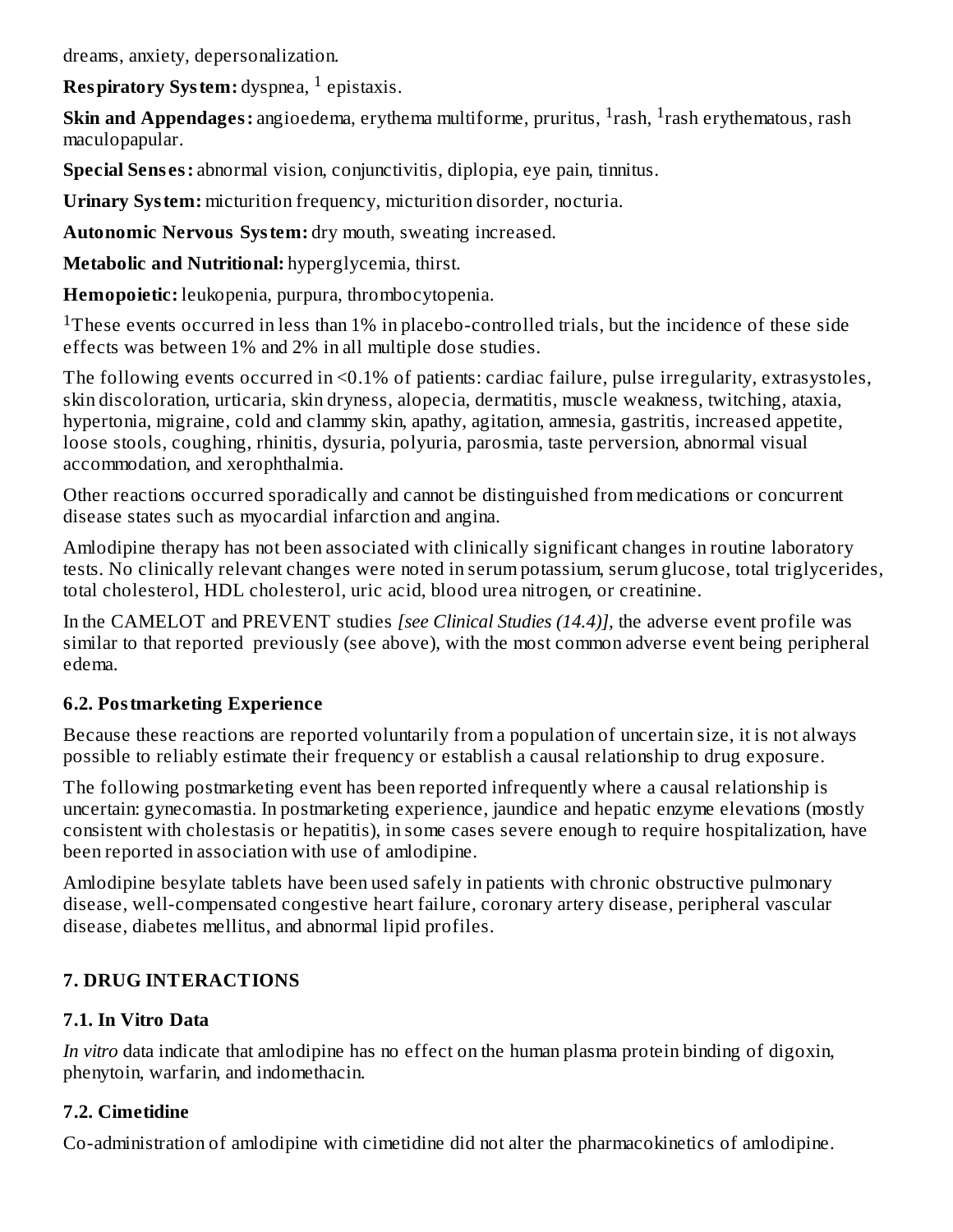### **7.3. Grapefruit Juice**

Co-administration of 240 mL of grapefruit juice with a single oral dose of amlodipine 10 mg in 20 healthy volunteers had no significant effect on the pharmacokinetics of amlodipine.

### **7.4. Magnesium and Aluminum Hydroxide Antacid**

Co-administration of a magnesium and aluminum hydroxide antacid with a single dose of amlodipine besylate tablets had no significant effect on the pharmacokinetics of amlodipine.

### **7.5. Sildenafil**

A single 100 mg dose of sildenafil in subjects with essential hypertension had no effect on the pharmacokinetic parameters of amlodipine. When amlodipine and sildenafil were used in combination, each agent independently exerted its own blood pressure lowering effect.

### **7.6. Atorvastatin**

Co-administration of multiple 10 mg doses of amlodipine with 80 mg of atorvastatin resulted in no significant change in the steady-state pharmacokinetic parameters of atorvastatin.

### **7.7. Simvastatin**

Co-administration of multiple doses of 10 mg of amlodipine with 80 mg simvastatin resulted in 77 % increase in exposure to simvastatin compared to simvastatin alone. Limit the dose of simvastatin in patient on amlodipine to 20 mg daily

### **7.8. Digoxin**

Co-administration of amlodipine with digoxin did not change serum digoxin levels or digoxin renal clearance in normal volunteers.

### **7.9. Ethanol (Alcohol)**

Single and multiple 10 mg doses of amlodipine had no significant effect on the pharmacokinetics of ethanol.

### **7.10. Warfarin**

Co-administration of amlodipine with warfarin did not change the warfarin prothrombin response time.

### **7.11. CYP3A4 Inhibitors**

Co-administration of a 180 mg daily dose of diltiazem with 5 mg amlodipine in elderly hypertensive patients resulted in a 60% increase in amlodipine systemic exposure. Erythromycin co-administration in healthy volunteers did not significantly change amlodipine systemic exposure. However, strong inhibitors of CYP3A4 (e.g., ketoconazole, itraconazole, ritonavir) may increase the plasma concentrations of amlodipine to a greater extent. Monitor for symptoms of hypotension and edema when amlodipine is co-administered with CYP3A4 inhibitors.

### **7.12. CYP3A4 Inducers**

No information is available on the quantitative effects of CYP3A4 inducers on amlodipine. Blood pressure should be closely monitored when amlodipine is co-administered with CYP3A4 inducers.

### **7.13. Drug/Laboratory Test Interactions**

None known.

### **8. USE IN SPECIFIC POPULATIONS**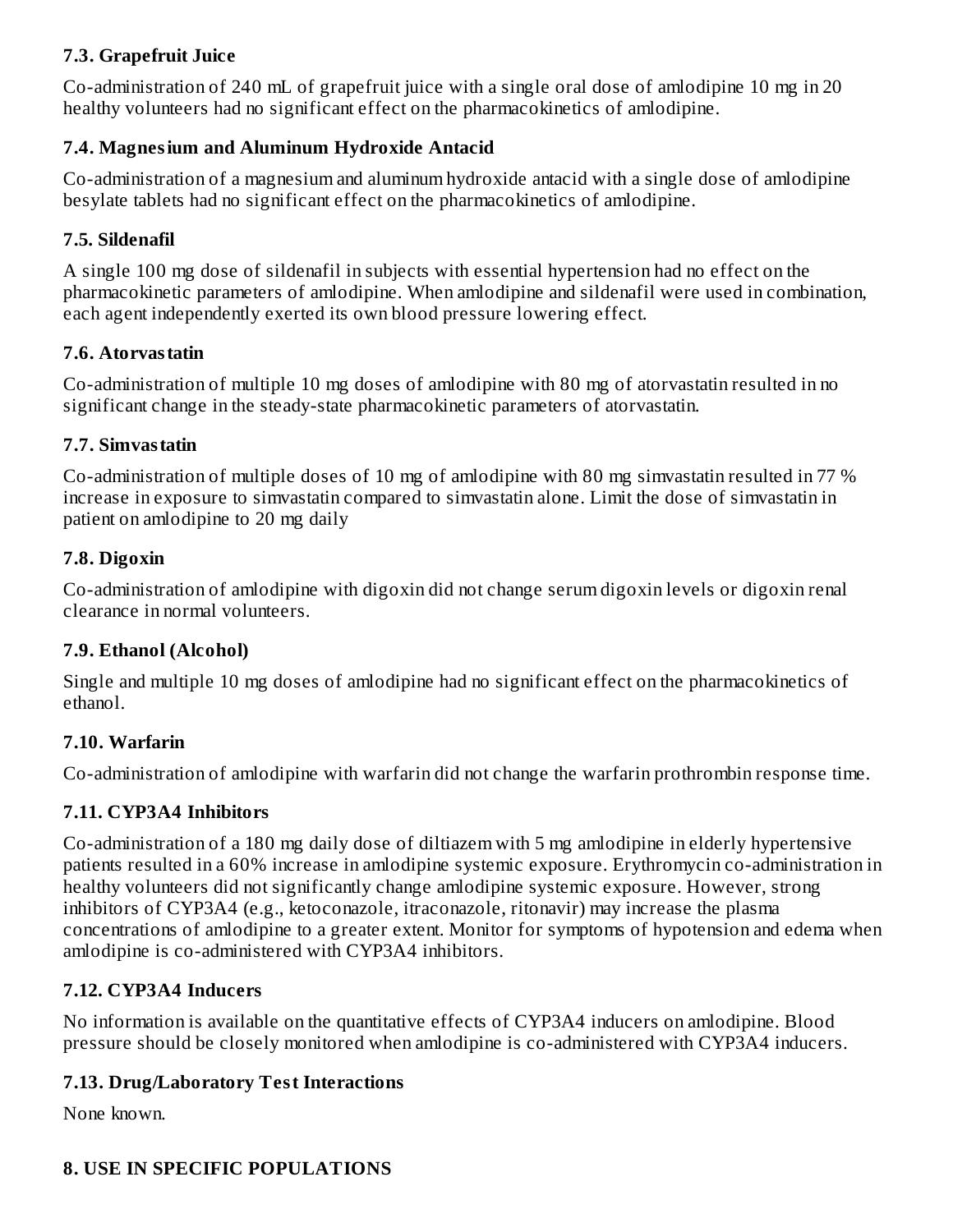### **8.1. Pregnancy**

Pregnancy Category C

There are no adequate and well-controlled studies in pregnant women. Amlodipine should be used during pregnancy only if the potential benefit justifies the potential risk to the fetus.

No evidence of teratogenicity or other embryo/fetal toxicity was found when pregnant rats and rabbits were treated orally with amlodipine maleate at doses up to 10 mg amlodipine/kg/day (respectively, 8 times<sup>2</sup> and 23 times<sup>2</sup> the maximum recommended human dose of 10 mg on a mg/m<sup>2</sup> basis) during their respective periods of major organogenesis. However, litter size was significantly decreased (by about 50%) and the number of intrauterine deaths was significantly increased (about 5-fold) in rats receiving amlodipine maleate at a dose equivalent to 10 mg amlodipine/kg/day for 14 days before mating and throughout mating and gestation. Amlodipine maleate has been shown to prolong both the gestation period and the duration of labor in rats at this dose.

 $2$  Based on patient weight of 50 kg.

### **8.3. Nursing Mothers**

It is not known whether amlodipine is excreted in human milk. In the absence of this information, it is recommended that nursing be discontinued while amlodipine is administered.

## **8.4. Pediatric Us e**

Effect of amlodipine on blood pressure in patients less than 6 years of age is not known.

### **8.5. Geriatric Us e**

Clinical studies of amlodipine did not include sufficient numbers of subjects aged 65 and over to determine whether they respond differently from younger subjects. Other reported clinical experience has not identified differences in responses between the elderly and younger patients. In general, dose selection for an elderly patient should be cautious, usually starting at the low end of the dosing range, reflecting the greater frequency of decreased hepatic, renal, or cardiac function, and of concomitant disease or other drug therapy. Elderly patients have decreased clearance of amlodipine with a resulting increase of AUC of approximately 40 to 60%, and a lower initial dose may be required *[see Dosage and Administration (2.1)]*.

### **10. OVERDOSAGE**

Overdosage might be expected to cause excessive peripheral vasodilation with marked hypotension and possibly a reflex tachycardia. In humans, experience with intentional overdosage of amlodipine is limited.

Single oral doses of amlodipine maleate equivalent to 40 mg amlodipine/kg and 100 mg amlodipine/kg in mice and rats, respectively, caused deaths. Single oral amlodipine maleate doses equivalent to 4 or more mg amlodipine/kg or higher in dogs (11 or more times the maximum recommended human dose on a mg/m<sup>2</sup> basis) caused a marked peripheral vasodilation and hypotension.

If massive overdose should occur, initiate active cardiac and respiratory monitoring. Frequent blood pressure measurements are essential. Should hypotension occur, provide cardiovascular support including elevation of the extremities and the judicious administration of fluids. If hypotension remains unresponsive to these conservative measures, consider administration of vasopressors (such as phenylephrine) with attention to circulating volume and urine output. As amlodipine is highly protein bound, hemodialysis is not likely to be of benefit.

### **11. DESCRIPTION**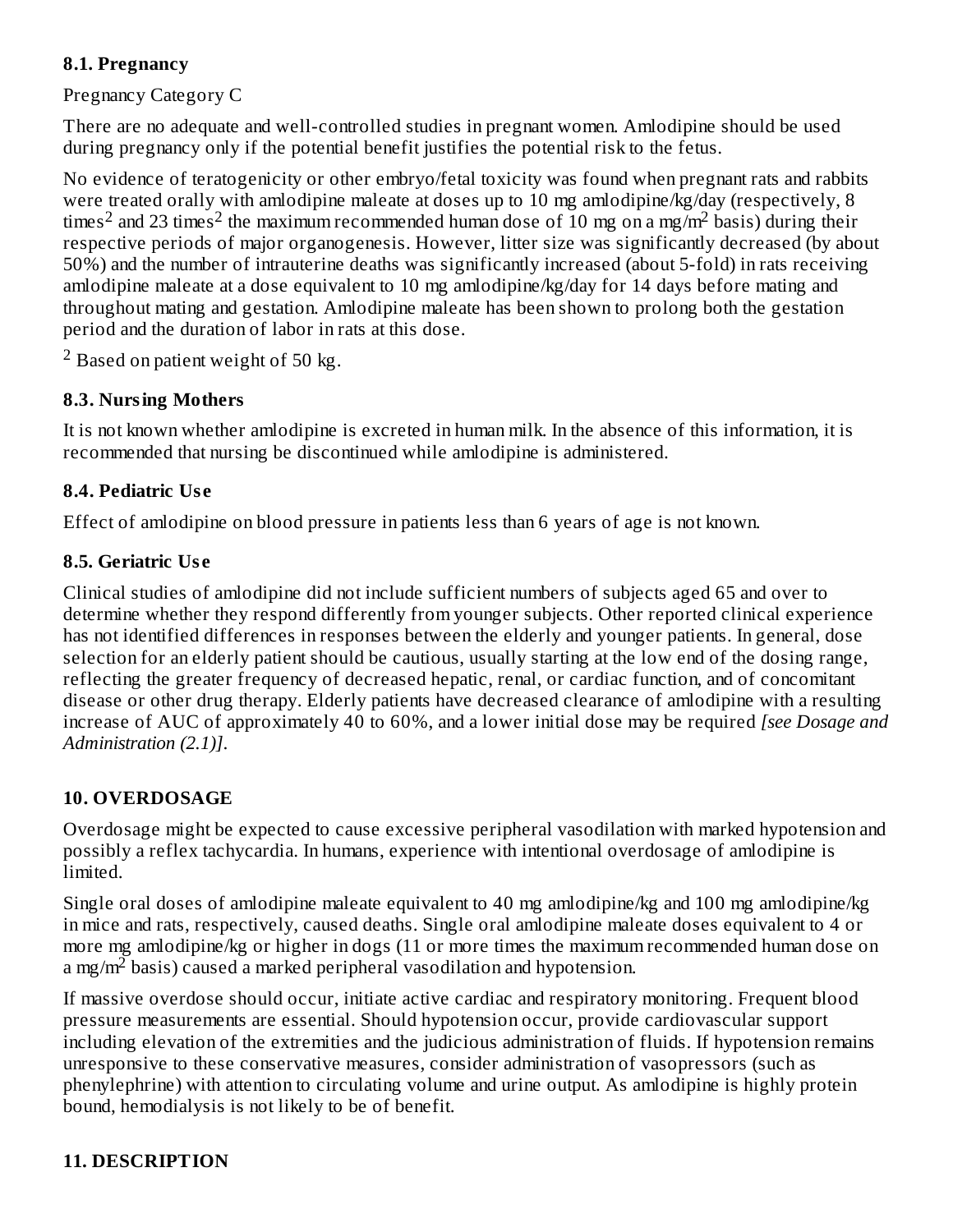Amlodipine besylate, USP is the besylate salt of amlodipine, a long-acting calcium channel blocker.

Amlodipine besylate, USP is chemically described as 3-Ethyl-5-methyl (±)-2-[(2-aminoethoxy)methyl]- 4-(2-chlorophenyl)-1,4-dihydro-6-methyl-3,5-pyridinedicarboxylate, monobenzenesulphonate. Its empirical formula is  $C_{20}H_{25}CIN_2O_5 \cdot C_6H_6O_3S$ , and its structural formula is:



Amlodipine besylate, USP is a white crystalline powder with a molecular weight of 567.1. It is slightly soluble in water and sparingly soluble in ethanol. Amlodipine besylate tablets, USP are formulated as white tablets equivalent to 2.5 mg, 5 mg, and 10 mg of amlodipine for oral administration. In addition to the active ingredient, amlodipine besylate, USP each tablet contains the following inactive ingredients: microcrystalline cellulose, dibasic calcium phosphate anhydrous, sodium starch glycolate, and magnesium stearate.

## **12. CLINICAL PHARMACOLOGY**

### **12.1. Mechanism of Action**

Amlodipine is a dihydropyridine calcium antagonist (calcium ion antagonist or slow-channel blocker) that inhibits the transmembrane influx of calcium ions into vascular smooth muscle and cardiac muscle. Experimental data suggest that amlodipine binds to both dihydropyridine and nondihydropyridine binding sites. The contractile processes of cardiac muscle and vascular smooth muscle are dependent upon the movement of extracellular calcium ions into these cells through specific ion channels. Amlodipine inhibits calcium ion influx across cell membranes selectively, with a greater effect on vascular smooth muscle cells than on cardiac muscle cells. Negative inotropic effects can be detected *in vitro* but such effects have not been seen in intact animals at therapeutic doses. Serum calcium concentration is not affected by amlodipine. Within the physiologic pH range, amlodipine is an ionized compound (pKa= 8.6), and its kinetic interaction with the calcium channel receptor is characterized by a gradual rate of association and dissociation with the receptor binding site, resulting in a gradual onset of effect.

Amlodipine is a peripheral arterial vasodilator that acts directly on vascular smooth muscle to cause a reduction in peripheral vascular resistance and reduction in blood pressure.

The precise mechanisms by which amlodipine relieves angina have not been fully delineated, but are thought to include the following:

Exertional Angina: In patients with exertional angina, amlodipine reduces the total peripheral resistance (afterload) against which the heart works and reduces the rate pressure product, and thus myocardial oxygen demand, at any given level of exercise.

Vasospastic Angina: Amlodipine has been demonstrated to block constriction and restore blood flow in coronary arteries and arterioles in response to calcium, potassium epinephrine, serotonin, and thromboxane A2 analog in experimental animal models and in human coronary vessels *in vitro*. This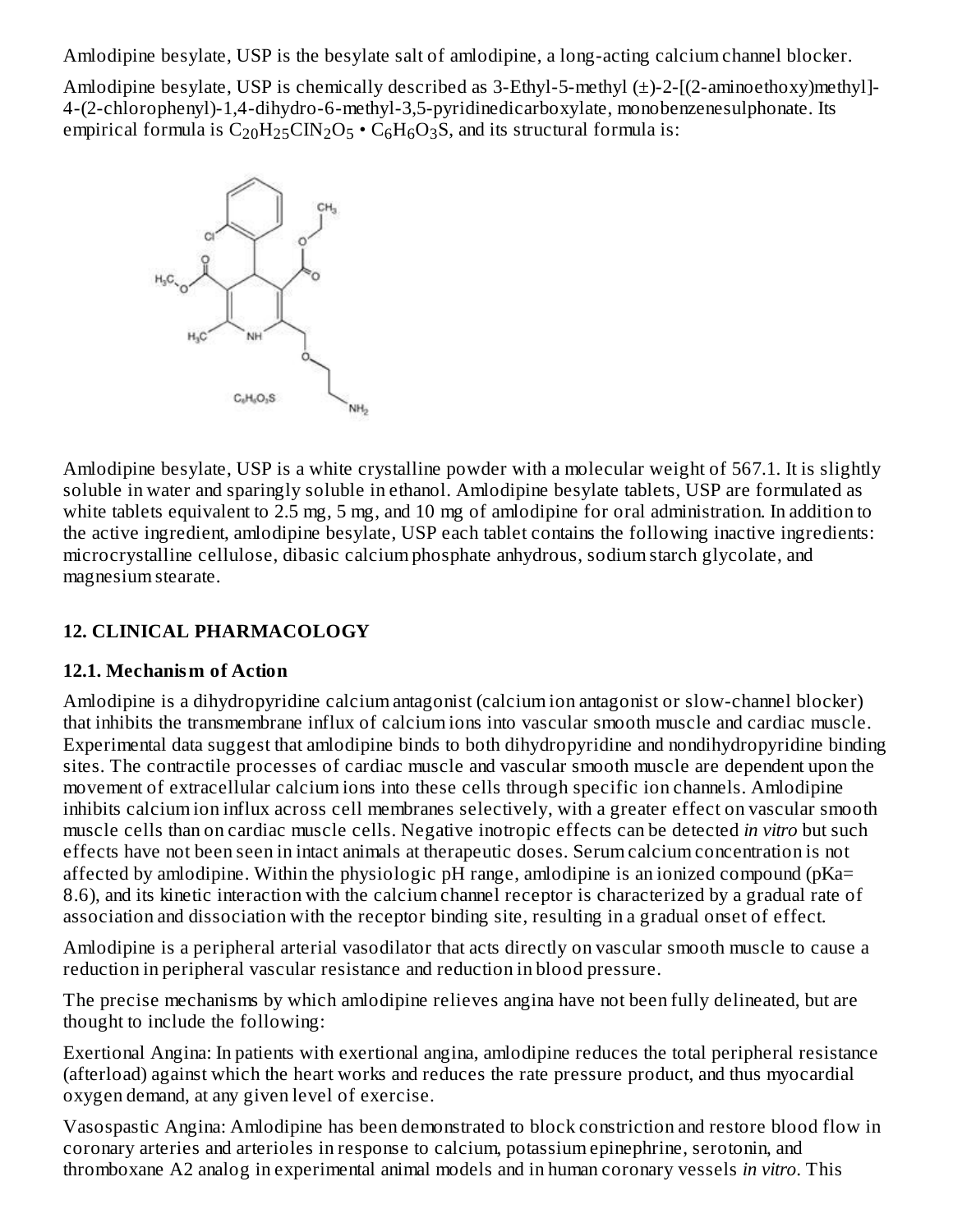inhibition of coronary spasm is responsible for the effectiveness of amlodipine in vasospastic (Prinzmetal's or variant) angina.

### **12.2. Pharmacodynamics**

Hemodynamics: Following administration of therapeutic doses to patients with hypertension, amlodipine besylate tablets produces vasodilation resulting in a reduction of supine and standing blood pressures. These decreases in blood pressure are not accompanied by a significant change in heart rate or plasma catecholamine levels with chronic dosing. Although the acute intravenous administration of amlodipine decreases arterial blood pressure and increases heart rate in hemodynamic studies of patients with chronic stable angina, chronic oral administration of amlodipine in clinical trials did not lead to clinically significant changes in heart rate or blood pressures in normotensive patients with angina.

With chronic once daily oral administration, antihypertensive effectiveness is maintained for at least 24 hours. Plasma concentrations correlate with effect in both young and elderly patients. The magnitude of reduction in blood pressure with amlodipine besylate tablets is also correlated with the height of pretreatment elevation; thus, individuals with moderate hypertension (diastolic pressure 105 to 114 mmHg) had about a 50% greater response than patients with mild hypertension (diastolic pressure 90 to 104 mmHg). Normotensive subjects experienced no clinically significant change in blood pressures  $(+1/-2$  mmHg).

In hypertensive patients with normal renal function, therapeutic doses of amlodipine besylate tablets resulted in a decrease in renal vascular resistance and an increase in glomerular filtration rate and effective renal plasma flow without change in filtration fraction or proteinuria.

As with other calcium channel blockers, hemodynamic measurements of cardiac function at rest and during exercise (or pacing) in patients with normal ventricular function treated with amlodipine besylate tablets have generally demonstrated a small increase in cardiac index without significant influence on dP/dt or on left ventricular end diastolic pressure or volume. In hemodynamic studies, amlodipine besylate tablets have not been associated with a negative inotropic effect when administered in the therapeutic dose range to intact animals and man, even when co-administered with beta-blockers to man. Similar findings, however, have been observed in normal or well-compensated patients with heart failure with agents possessing significant negative inotropic effects.

Electrophysiologic Effects: Amlodipine besylate tablets do not change sinoatrial nodal function or atrioventricular conduction in intact animals or man. In patients with chronic stable angina, intravenous administration of 10 mg did not significantly alter A-H and H-V conduction and sinus node recovery time after pacing. Similar results were obtained in patients receiving amlodipine besylate tablets and concomitant beta-blockers. In clinical studies in which amlodipine besylate tablets were administered in combination with beta-blockers to patients with either hypertension or angina, no adverse effects on electrocardiographic parameters was observed. In clinical trials with angina patients alone, amlodipine besylate tablet therapy did not alter electrocardiographic intervals or produce higher degrees of AV blocks.

### **12.3. Pharmacokinetics and Metabolism**

After oral administration of therapeutic doses of amlodipine besylate tablets, absorption produces peak plasma concentrations between 6 and 12 hours. Absolute bioavailability has been estimated to be between 64 and 90%. The bioavailability of amlodipine besylate tablets is not altered by the presence of food.

Amlodipine is extensively (about 90%) converted to inactive metabolites via hepatic metabolism with 10% of the parent compound and 60% of the metabolites excreted in the urine. *Ex vivo* studies have shown that approximately 93% of the circulating drug is bound to plasma proteins in hypertensive patients. Elimination from the plasma is biphasic with a terminal elimination half-life of about 30 to 50 hours. Steady-state plasma levels of amlodipine are reached after 7 to 8 days of consecutive daily dosing.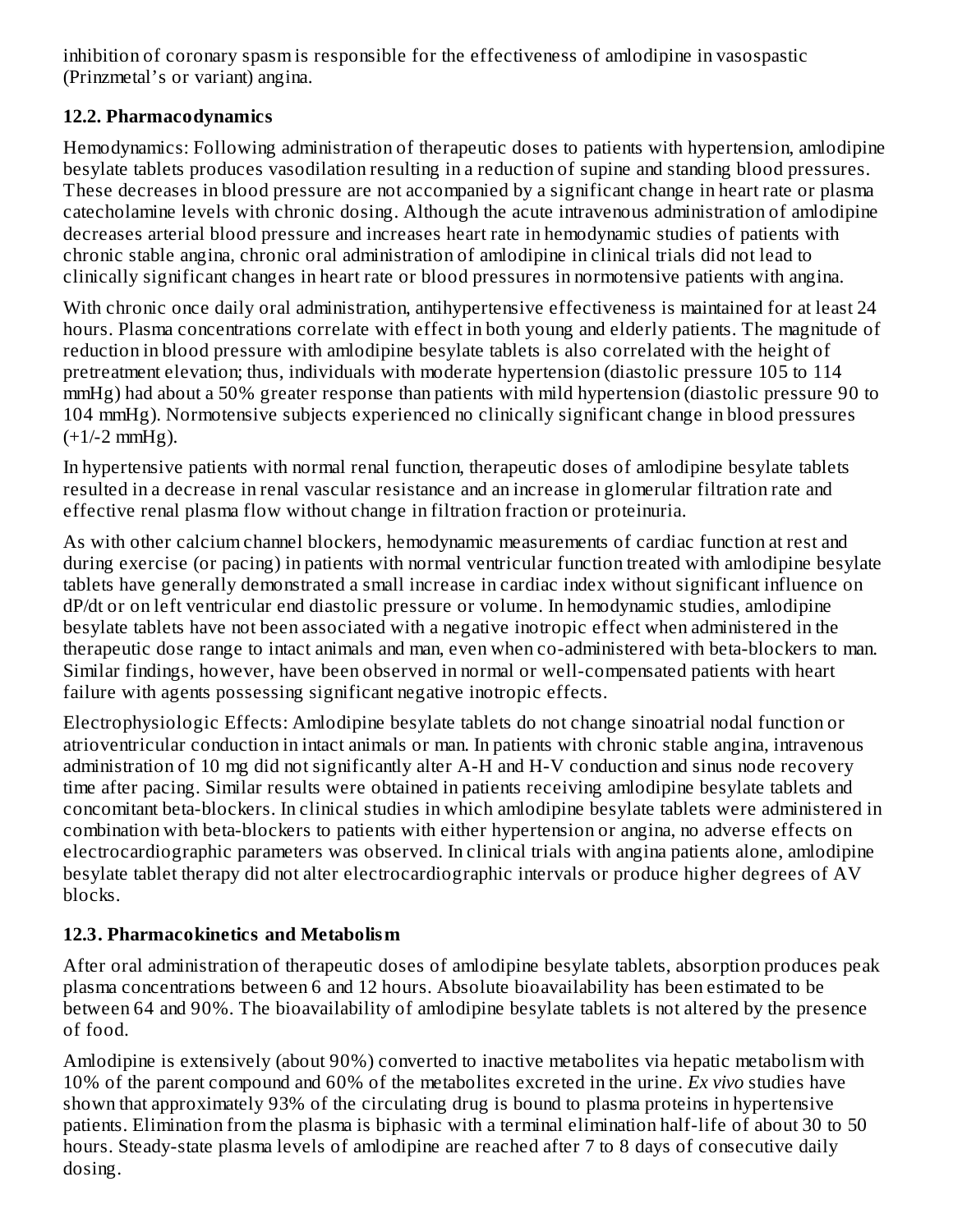The pharmacokinetics of amlodipine are not significantly influenced by renal impairment. Patients with renal failure may therefore receive the usual initial dose.

Elderly patients and patients with hepatic insufficiency have decreased clearance of amlodipine with a resulting increase in AUC of approximately 40 to 60%, and a lower initial dose may be required. A similar increase in AUC was observed in patients with moderate to severe heart failure.

### **12.4. Pediatric Patients**

Sixty-two hypertensive patients aged 6 to 17 years received doses of amlodipine besylate tablets between 1.25 mg and 20 mg. Weight-adjusted clearance and volume of distribution were similar to values in adults.

### **13. NONCLINICAL TOXICOLOGY**

### **13.1. Carcinogenesis, Mutagenesis, Impairment of Fertility**

Rats and mice treated with amlodipine maleate in the diet for up to two years, at concentrations calculated to provide daily dosage levels of 0.5 mg, 1.25 mg, or 2.5 amlodipine mg/kg/day, showed no evidence of a carcinogenic effect of the drug. For the mouse, the highest dose was, on a mg/m<sup>2</sup> basis, similar to the maximum recommended human dose of 10 mg amlodipine/day.  $3$  For the rat, the highest dose was, on a mg/m<sup>2</sup> basis, about twice the maximum recommended human dose.  $^3$ 

Mutagenicity studies conducted with amlodipine maleate revealed no drug related effects at either the gene or chromosome level.

There was no effect on the fertility of rats treated orally with amlodipine maleate (males for 64 days and females for 14 days prior to mating) at doses up to 10 mg amlodipine/kg/day (8 times the maximum recommended human dose<sup>3</sup> of 10 mg/day on a mg/m<sup>2</sup> basis).

 $3$  Based on patient weight of 50 kg

## **14. CLINICAL STUDIES**

## **14.1. Effects in Hypertension**

### **Adult Patients**

The antihypertensive efficacy of amlodipine besylate tablets has been demonstrated in a total of 15 double-blind, placebo-controlled, randomized studies involving 800 patients on amlodipine besylate tablets and 538 on placebo. Once daily administration produced statistically significant placebocorrected reductions in supine and standing blood pressures at 24 hours post dose, averaging about 12/6 mmHg in the standing position and 13/7 mmHg in the supine position in patients with mild to moderate hypertension. Maintenance of the blood pressure effect over the 24-hour dosing interval was observed, with little difference in peak and trough effect. Tolerance was not demonstrated in patients studied for up to 1 year. The 3 parallel, fixed dose, dose response studies showed that the reduction in supine and standing blood pressures was dose-related within the recommended dosing range. Effects on diastolic pressure were similar in young and older patients. The effect on systolic pressure was greater in older patients, perhaps because of greater baseline systolic pressure. Effects were similar in black patients and in white patients.

### **Pediatric Patients**

Two hundred sixty-eight hypertensive patients aged 6 to 17 years were randomized first to amlodipine besylate tablets 2.5 or 5 mg once daily for 4 weeks and then randomized again to the same dose or to placebo for another 4 weeks. Patients receiving 2.5 mg or 5 mg at the end of 8 weeks had significantly lower systolic blood pressure than those secondarily randomized to placebo. The magnitude of the treatment effect is difficult to interpret, but it is probably less than 5 mmHg systolic on the 5 mg dose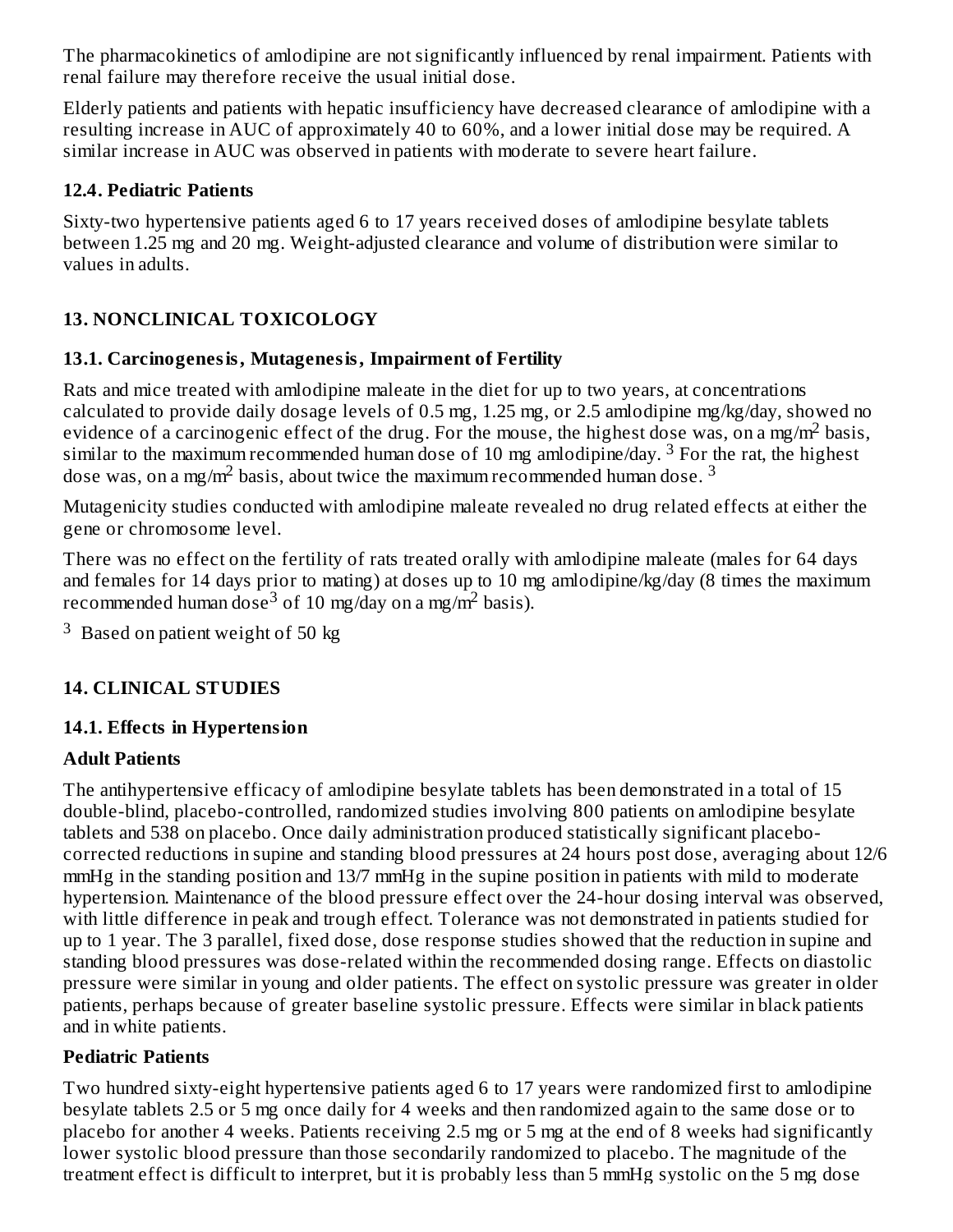and 3.3 mmHg systolic on the 2.5 mg dose. Adverse events were similar to those seen in adults.

### **14.2. Effects in Chronic Stable Angina**

The effectiveness of 5 to 10 mg/day of amlodipine besylate tablets in exercise-induced angina has been evaluated in 8 placebo-controlled, double-blind clinical trials of up to 6 weeks duration involving 1038 patients (684 amlodipine besylate tablets, 354 placebo) with chronic stable angina. In 5 of the 8 studies, significant increases in exercise time (bicycle or treadmill) were seen with the 10 mg dose. Increases in symptom-limited exercise time averaged 12.8% (63 sec) for amlodipine besylate tablets 10 mg, and averaged 7.9% (38 sec) for amlodipine besylate tablets 5 mg. amlodipine besylate tablets 10 mg also increased time to 1 mm ST segment deviation in several studies and decreased angina attack rate. The sustained efficacy of amlodipine besylate tablets in angina patients has been demonstrated over longterm dosing. In patients with angina, there were no clinically significant reductions in blood pressures  $(4/1$  mmHg) or changes in heart rate  $(+0.3$  bpm).

### **14.3. Effects in Vasospastic Angina**

In a double-blind, placebo-controlled clinical trial of 4 weeks duration in 50 patients, amlodipine besylate tablet therapy decreased attacks by approximately 4/week compared with a placebo decrease of approximately 1/week (p<0.01). Two of 23 amlodipine besylate tablet and 7 of 27 placebo patients discontinued from the study due to lack of clinical improvement.

### **14.4. Effects in Documented Coronary Artery Dis eas e**

In PREVENT, 825 patients with angiographically documented coronary artery disease were randomized to amlodipine besylate tablets (5 to 10 mg once daily) or placebo and followed for 3 years. Although the study did not show significance on the primary objective of change in coronary luminal diameter as assessed by quantitative coronary angiography, the data suggested a favorable outcome with respect to fewer hospitalizations for angina and revascularization procedures in patients with CAD.

CAMELOT enrolled 1318 patients with CAD recently documented by angiography, without left main coronary disease and without heart failure or an ejection fraction <40%. Patients (76% males, 89% Caucasian, 93% enrolled at US sites, 89% with a history of angina, 52% without PCI, 4% with PCI and no stent, and 44% with a stent) were randomized to double-blind treatment with either amlodipine besylate tablets (5 to 10 mg once daily) or placebo in addition to standard care that included aspirin (89%), statins (83%), beta-blockers (74%), nitroglycerin (50%), anti-coagulants (40%), and diuretics (32%), but excluded other calcium channel blockers. The mean duration of follow-up was 19 months. The primary endpoint was the time to first occurrence of one of the following events: hospitalization for angina pectoris, coronary revascularization, myocardial infarction, cardiovascular death, resuscitated cardiac arrest, hospitalization for heart failure, stroke/TIA, or peripheral vascular disease. A total of 110 (16.6%) and 151 (23.1%) first events occurred in the amlodipine besylate tablet and placebo groups, respectively, for a hazard ratio of  $0.691$  (95% CI: 0.540 to 0.884,  $p = 0.003$ ). The primary endpoint is summarized in **Figure 1** below. The outcome of this study was largely derived from the prevention of hospitalizations for angina and the prevention of revascularization procedures (see **Table 1**). Effects in various subgroups are shown in **Figure 2**.

In an angiographic substudy (n= 274) conducted within CAMELOT, there was no significant difference between amlodipine and placebo on the change of atheroma volume in the coronary artery as assessed by intravascular ultrasound.

### [IC] **Figure 1 - Kaplan-Meier Analysis of Composite Clinical Outcomes for amlodipine versus Placebo**[/IC]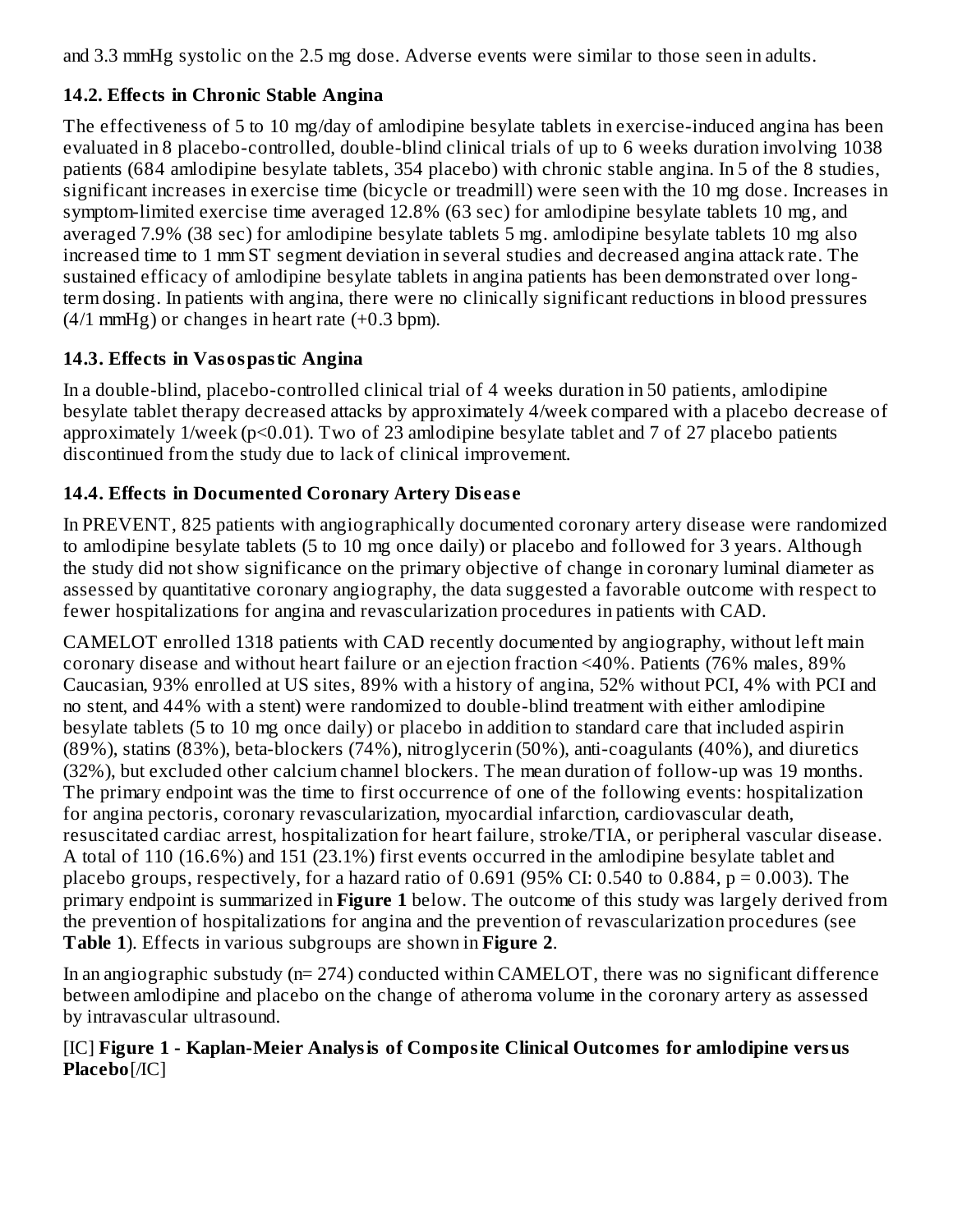

**Fig ure 2 – Effects on Primary Endpoint of amlodipine versus Placebo across Sub-Groups**



\* The mean sitting baseline SBP is 129 mmHg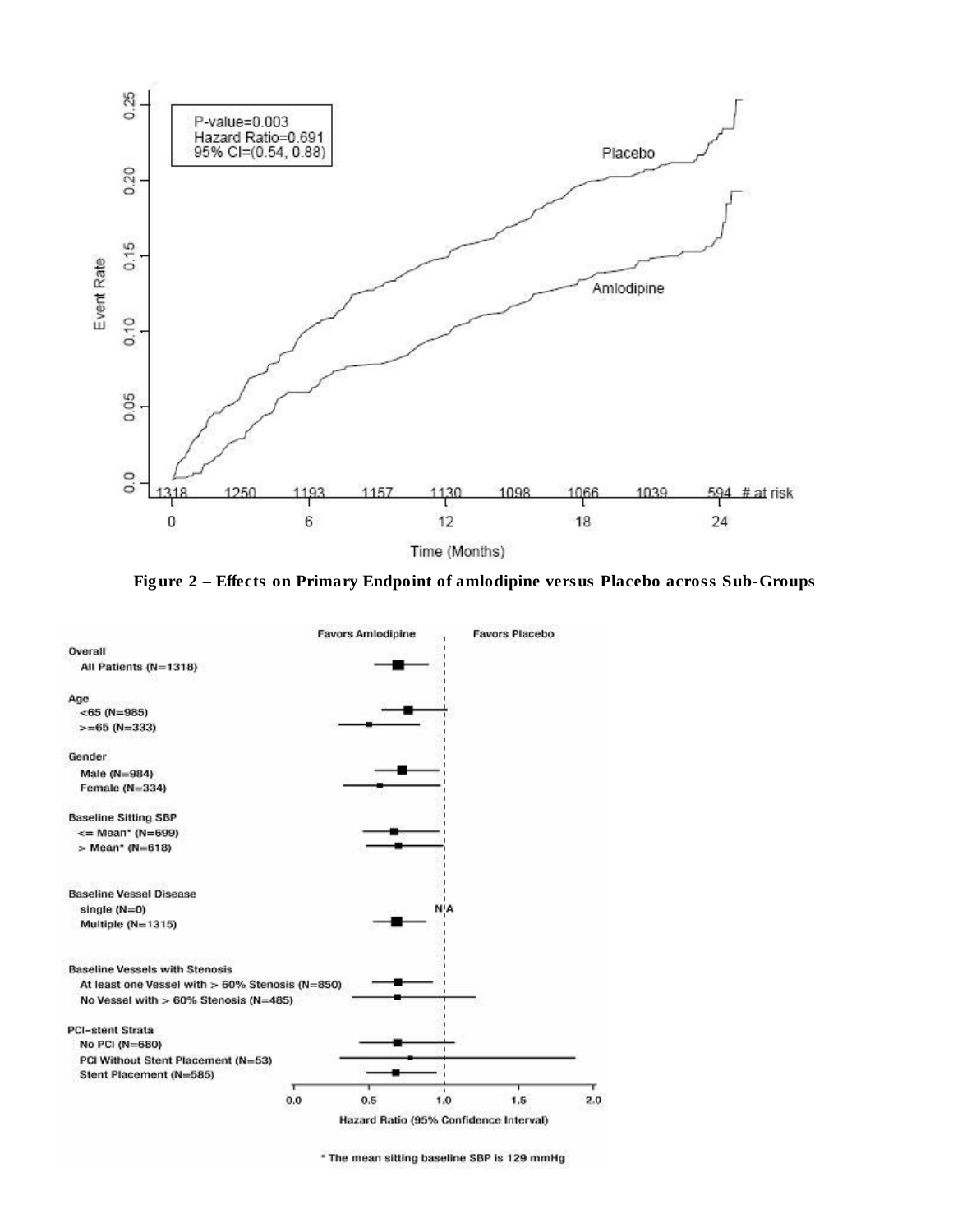Table 1 below summarizes the significant composite endpoint and clinical outcomes from the composites of the primary endpoint. The other components of the primary endpoint including cardiovascular death, resuscitated cardiac arrest, myocardial infarction, hospitalization for heart failure, stroke/TIA, or peripheral vascular disease did not demonstrate a significant difference between amlodipine and placebo.

|                                                               | Table 1.     |               |                                       |  |  |  |  |  |  |
|---------------------------------------------------------------|--------------|---------------|---------------------------------------|--|--|--|--|--|--|
| <b>Incidence of Significant Clinical Outcomes for CAMELOT</b> |              |               |                                       |  |  |  |  |  |  |
| <b>Clinical Outcomes</b>                                      |              |               | <b>NORVASC Placebo Risk Reduction</b> |  |  |  |  |  |  |
| N(%                                                           | $(N=663)$    |               | $(N=655)$ (p-value)                   |  |  |  |  |  |  |
| <b>Composite CV</b>                                           | <b>110</b>   | 151           | 31%                                   |  |  |  |  |  |  |
| <b>Endpoint</b>                                               | (16.6)       | (23.1)        | (0.003)                               |  |  |  |  |  |  |
| Hospitalization for Angina*                                   | 51<br>(7.7)  | 84<br>(12.8)  | 42%<br>(0.002)                        |  |  |  |  |  |  |
| Coronary Revascularization*                                   | 78<br>(11.8) | 103<br>(15.7) | 27%<br>(0.033)                        |  |  |  |  |  |  |
| Total patients with these events                              |              |               |                                       |  |  |  |  |  |  |

#### **14.5. Studies in Patients with Heart Failure**

Amlodipine besylate tablets have been compared to placebo in four 8 to 12 week studies of patients with NYHA Class II/III heart failure, involving a total of 697 patients. In these studies, there was no evidence of worsened heart failure based on measures of exercise tolerance, NYHA classification, symptoms, or left ventricular ejection fraction. In a long-term (follow-up at least 6 months, mean 13.8 months) placebo-controlled mortality/morbidity study of amlodipine besylate tablets 5-10 mg in 1153 patients with NYHA Classes III (n=931) or IV (n=222) heart failure on stable doses of diuretics, digoxin, and ACE inhibitors, amlodipine had no effect on the primary endpoint of the study which was the combined endpoint of all-cause mortality and cardiac morbidity (as defined by life-threatening arrhythmia, acute myocardial infarction, or hospitalization for worsened heart failure), or on NYHA classification, or symptoms of heart failure. Total combined all-cause mortality and cardiac morbidity events were 222/571 (39%) for patients on amlodipine besylate tablets and 246/583 (42%) for patients on placebo; the cardiac morbid events represented about 25% of the endpoints in the study.

Another study (PRAISE-2) randomized patients with NYHA Class III (80%) or IV (20%) heart failure without clinical symptoms or objective evidence of underlying ischemic disease, on stable doses of ACE inhibitors (99%), digitalis (99%), and diuretics (99%), to placebo (n= 827) or amlodipine besylate tablets (n= 827) and followed them for a mean of 33 months. There was no statistically significant difference between amlodipine besylate tablets and placebo in the primary endpoint of all-cause mortality (95% confidence limits from 8% reduction to 29% increase on amlodipine). With amlodipine besylate tablets there were more reports of pulmonary edema.

### **16. HOW SUPPLIED/STORAGE AND HANDLING**

#### **16.1. 2.5 mg Tablets**

Amlodipine besylate-2.5 mg Tablets (amlodipine besylate, USP equivalent to 2.5 mg of amlodipine per tablet) are supplied as white, round, flat-faced, beveled edged tablets debossed with IG on one side and 237 on the other and supplied as follows: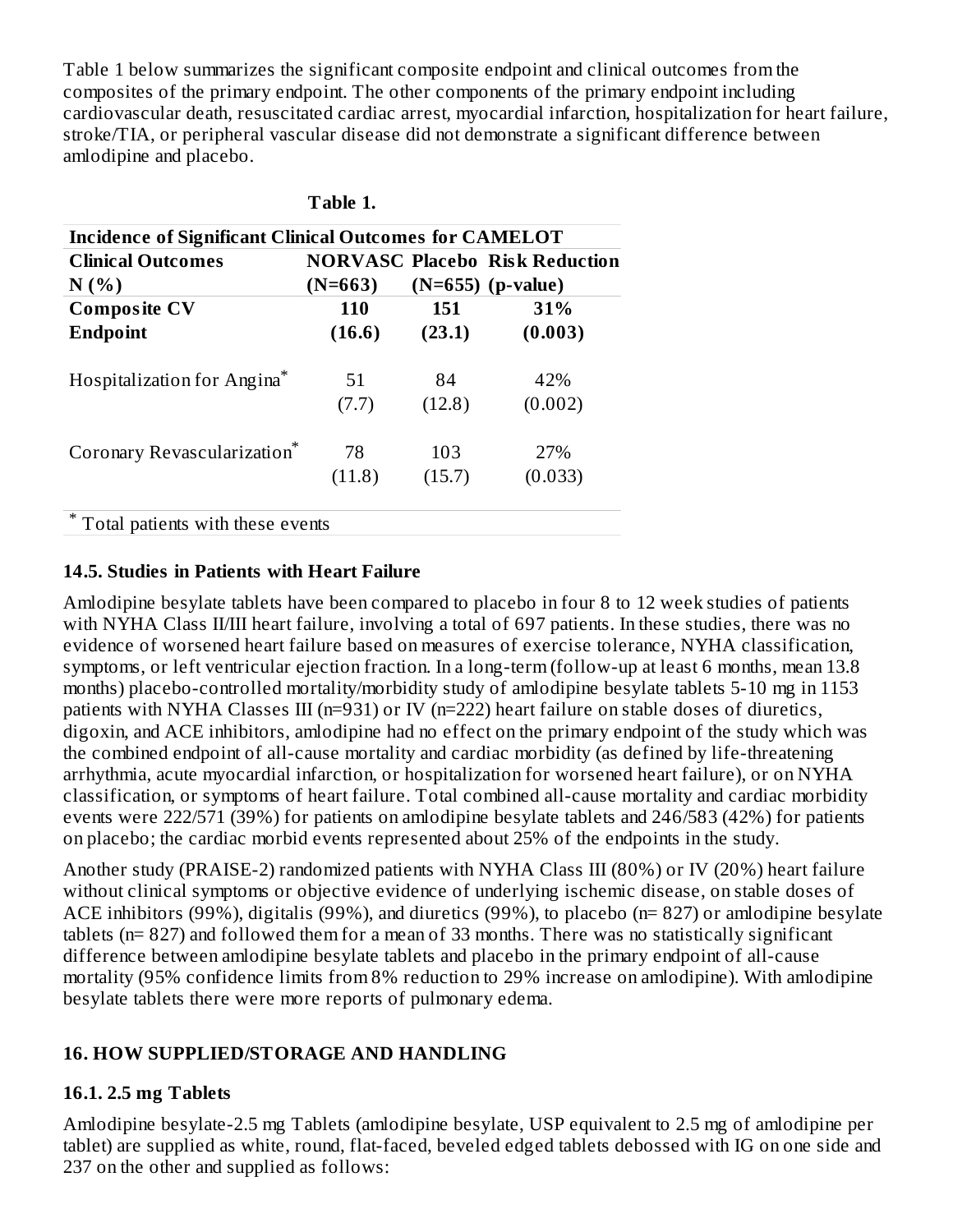NDC 33261-0826-30 Bottle of 30 NDC 33261-0826-60 Bottle of 60 NDC 33261-0826-90 Bottle of 90

#### **16.2. 5 mg Tablets**

Amlodipine besylate-5 mg Tablets (amlodipine besylate, USP equivalent to 5 mg of amlodipine per tablet) are supplied as white, round, flat-faced, beveled edged tablets debossed with IG on one side and 238 on the other and supplied as follows:

NDC 33261-0437-30 Bottle of 30 NDC 33261-0437-60 Bottle of 60 NDC 33261-0437-90 Bottle of 90

### **16.3. 10 mg Tablets**

Amlodipine besylate-10 mg Tablets (amlodipine besylate, USP equivalent to 10 mg of amlodipine per tablet) are supplied as white, round, flat-faced, beveled edged tablets debossed with IG on one side and 239 on the other and supplied as follows:

NDC 33261-0535-30 Bottle of 30 NDC 33261-0535-60 Bottle of 60 NDC 33261-0535-90 Bottle of 90

#### **16.4. Storage**

Store at 20° to 25°C (68° to 77°F). [See USP Controlled Room Temperature].

Manufactured by: InvaGen Pharmaceuticals, Inc. Hauppauge, NY 11788

Manufactured for: Camber Pharmaceuticals, Inc. Piscataway, NJ 08854

Repackaged By : Aidarex Pharmaceuticals LLC, Corona, CA 92880

Rev: 07/12

### **SUMMARY OF INFORMATION ABOUT AMLODIPINE BESYLATE TABLETS, USP**

Read this information carefully before you start taking amlodipine besylate tablets and each time you refill your prescription. There may be new information. This information does not replace talking with your doctor. If you have any questions about amlodipine besylate tablets, ask your doctor. Your doctor will know if amlodipine besylate tablets are right for you.

### **What are amlodipine besylate tablets?**

Amlodipine besylate tablets are a type of medicine known as a calcium channel blocker (CCB). It is used to treat high blood pressure (hypertension) and a type of chest pain called angina. It can be used by itself or with other medicines to treat these conditions.

### **High Blood Pressure (hypertension)**

High blood pressure comes from blood pushing too hard against your blood vessels. Amlodipine besylate tablets relaxes your blood vessels, which lets your blood flow more easily and helps lower your blood pressure. Drugs that lower blood pressure lower your risk of having a stroke or heart attack.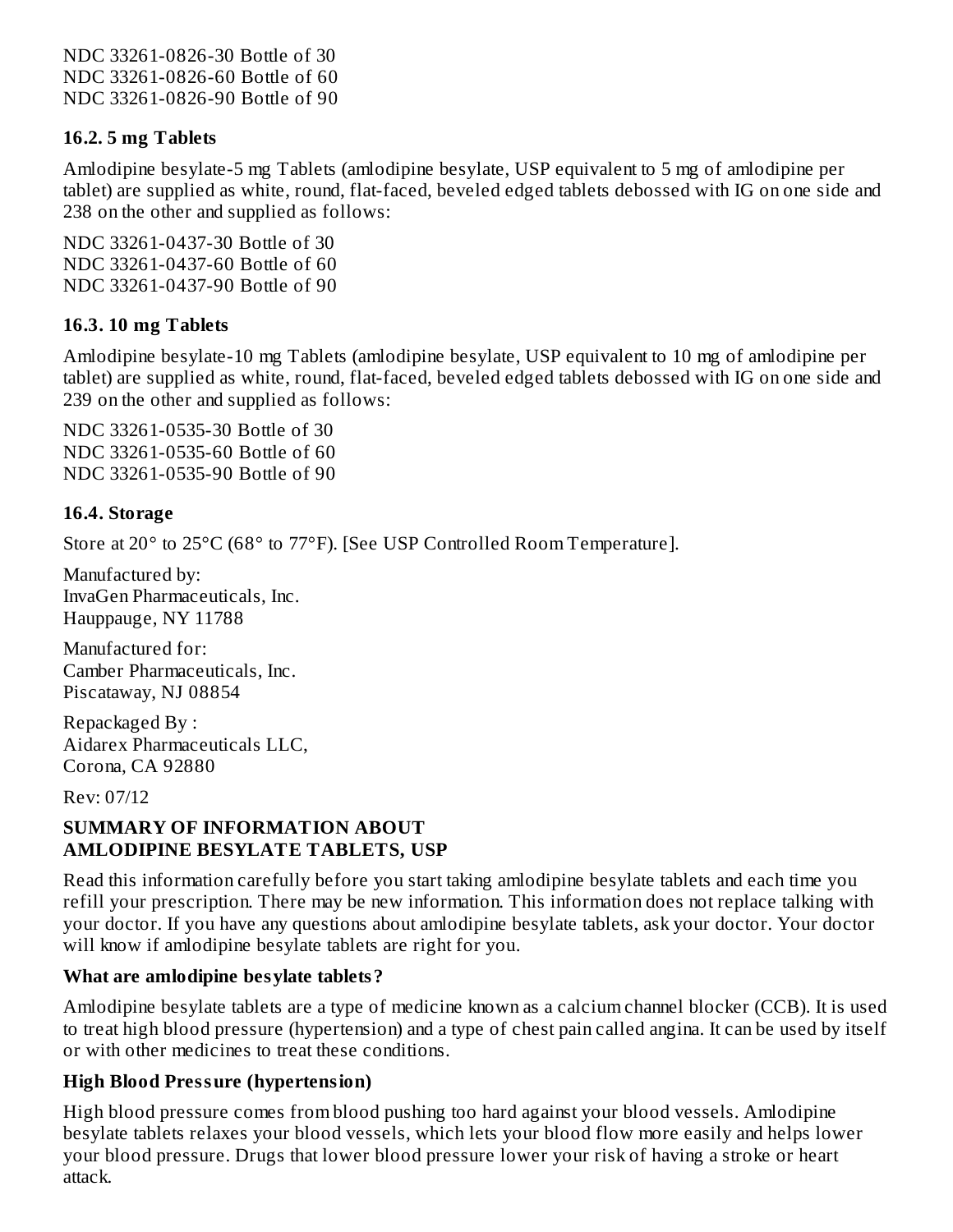### **Angina**

Angina is a pain or discomfort that keeps coming back when part of your heart does not get enough blood. Angina feels like a pressing or squeezing pain, usually in your chest under the breastbone. Sometimes you can feel it in your shoulders, arms, neck, jaws, or back. Amlodipine besylate tablets can relieve this pain.

### **Who should not us e amlodipine besylate tablets?**

Do not use amlodipine besylate tablets if you are allergic to amlodipine (the active ingredient in amlodipine), or to the inactive ingredients. Your doctor or pharmacist can give you a list of these ingredients.

### **What should I tell my doctor before taking amlodipine besylate tablets?**

Tell your doctor about any prescription and non-prescription medicines you are taking, including natural or herbal remedies. Tell your doctor if you:

- ●ever had heart disease
- **•** ever had liver problems
- • are pregnant, or plan to become pregnant. Your doctor will decide if amlodipine besylate tablets are the best treatment for you.
- • are breast-feeding. Do not breast-feed while taking amlodipine besylate tablets. You can stop breast-feeding or take a different medicine.

### **How should I take amlodipine besylate tablets?**

- • Take amlodipine once a day, with or without food.
- It may be easier to take your dose if you do it at the same time every day, such as with breakfast or dinner, or at bedtime. Do not take more than one dose of amlodipine besylate tablets at a time.
- ■If you miss a dose, take it as soon as you remember. Do not take amlodipine besylate tablets if it has been more than 12 hours since you missed your last dose. Wait and take the next dose at your regular time.
- ●Other medicines: You can use nitroglycerin and amlodipine besylate tablets together. If you take nitroglycerin for angina, don't stop taking it while you are taking amlodipine besylate tablets.
- • While you are taking amlodipine besylate tablets, do not stop taking your other prescription medicines, including any other blood pressure medicines, without talking to your doctor.
- If you took too many amlodipine besylate tablets, call your doctor or Poison Control Center, or go to the nearest hospital emergency room right away.

### **What should I avoid while taking amlodipine besylate tablets?**

- ●**Do not** breast-feed. It is not known if amlodipine will pass through your milk.
- ●**Do not** start any new prescription or non-prescription medicines or supplements, unless you check with your doctor first.

### **What are the possible side effects of amlodipine besylate tablets?**

Amlodipine besylate tablets may cause the following side effects. Most side effects are mild or moderate:

- ●headache
- • swelling of your legs or ankles
- • tiredness, extreme sleepiness
- ●stomach pain, nausea
- **o**dizziness
- • flushing (hot or warm feeling in your face)
- • arrhythmia (irregular heartbeat)
- • heart palpitations (very fast heartbeat)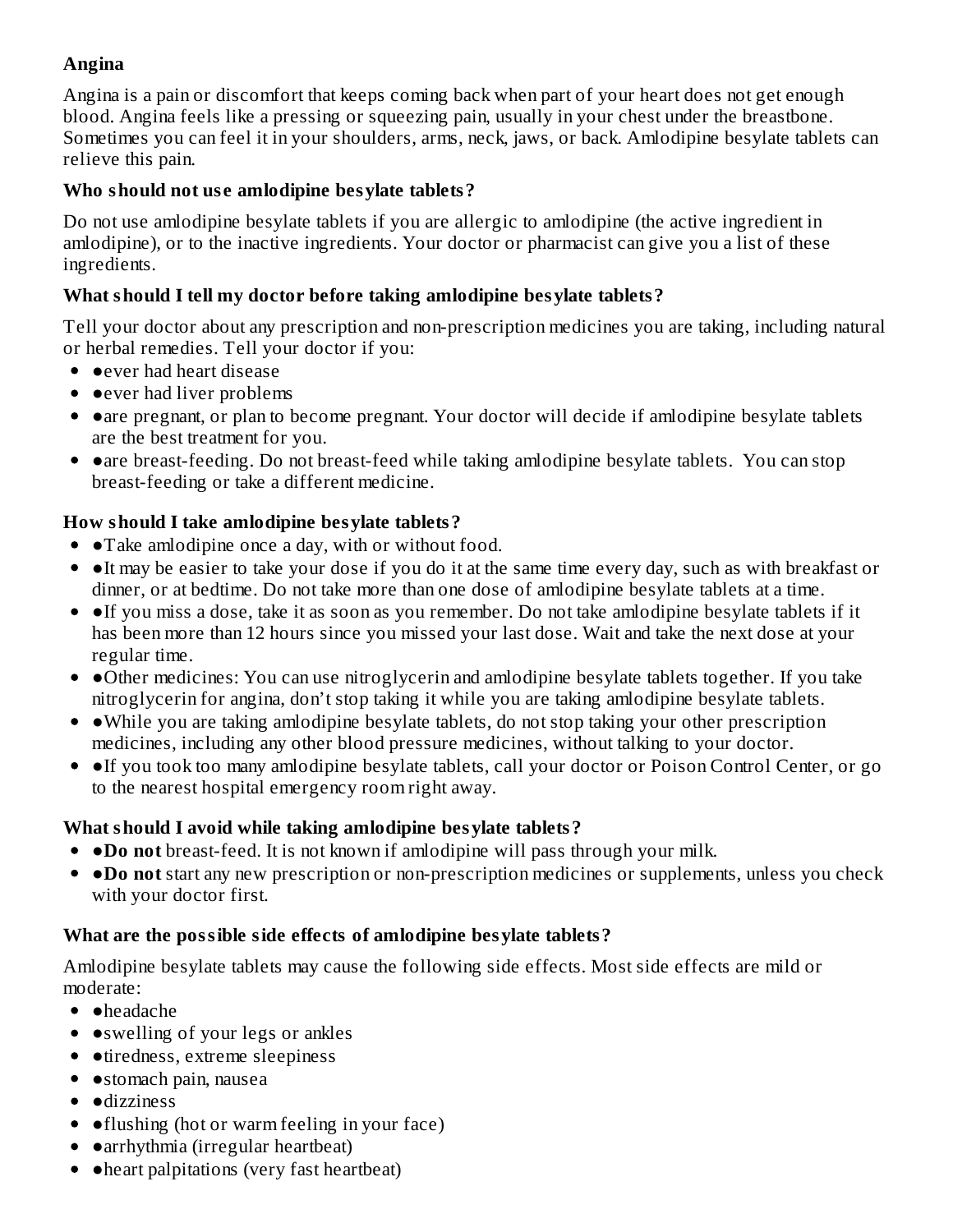It is rare, but when you first start taking amlodipine besylate tablets or increase your dose, you may have a heart attack or your angina may get worse. If that happens, call your doctor right away or go directly to a hospital emergency room.

Tell your doctor if you are concerned about any side effects you experience. These are not all the possible side effects of amlodipine. For a complete list, ask your doctor or pharmacist.

### **How do I store amlodipine besylate tablets?**

Keep amlodipine besylate tablets away from children. Store amlodipine besylate tablets at room temperature (store between 20° to 25°C (68° to 77°F). Keep amlodipine besylate tablets out of the light. Do not store in the bathroom. Keep amlodipine besylate tablets in a dry place.

### **General advice about amlodipine besylate tablets**

Sometimes, doctors will prescribe a medicine for a condition that is not written in the patient information leaflets. Only use amlodipine besylate tablets the way your doctor told you to. Do not give amlodipine besylate tablets to other people, even if they have the same symptoms you have. It may harm them.

You can ask your pharmacist or doctor for information about amlodipine besylate tablets, or you can visit Camber Pharmaceuticals website at **www.camberpharma.com** or call 1-866-495-8330.

#### **Call your doctor for medical advice about side effects. You may report side effects to FDA at 1- 800-FDA-1088 or at www.fda.gov/medwatch.**

Manufactured by: InvaGen Pharmaceuticals, Inc. Hauppauge, NY 11788

Manufactured for: Camber Pharmaceuticals, Inc. Piscataway, NJ 08854

Repackaged By : Aidarex Pharmaceuticals LLC, Corona, CA 92880

Rev: 07/12 Barcode: 239-07-2012

### **PACKAGE LABEL.PRINCIPAL DISPLAY PANEL**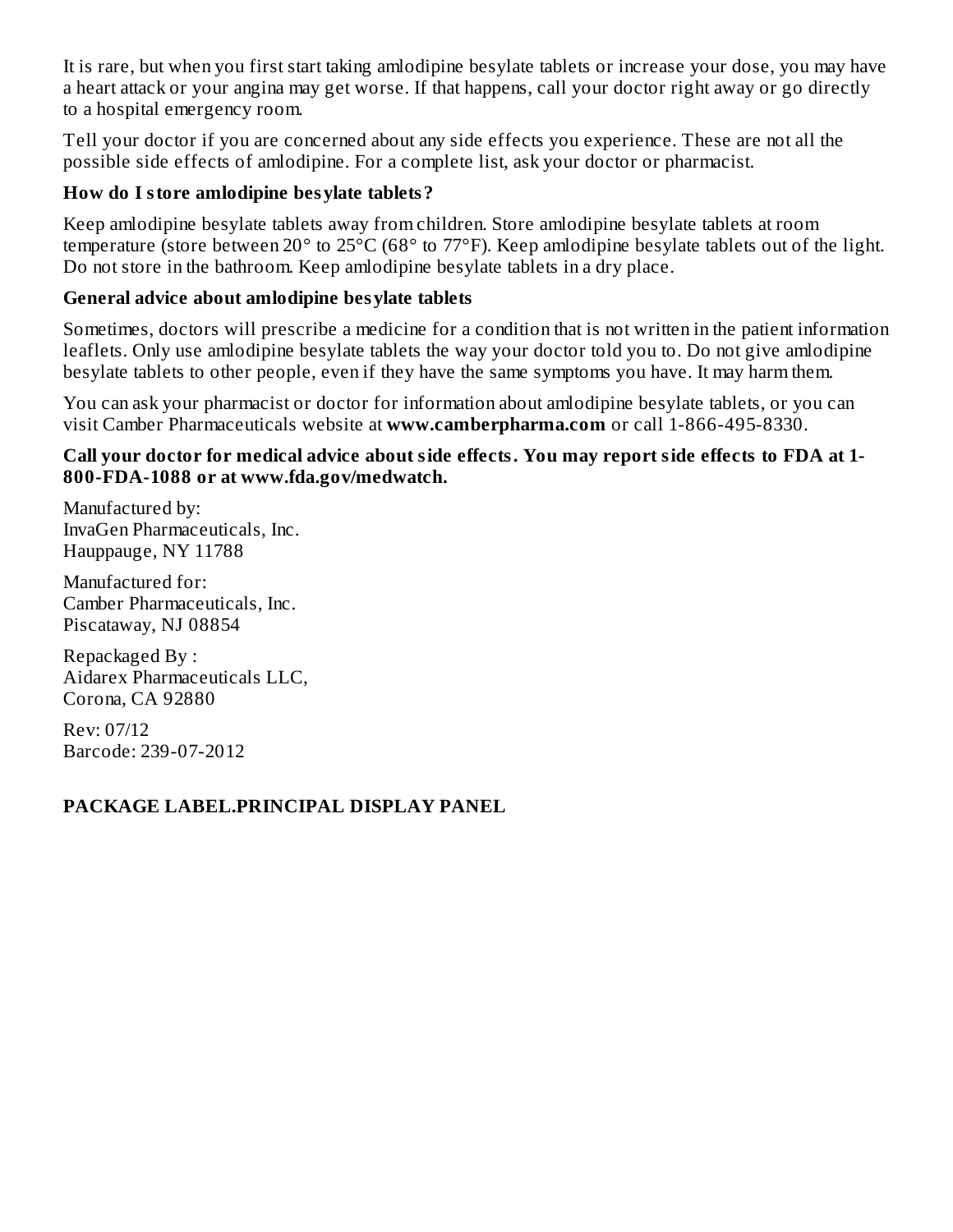





**AMLODIPINE BESYLATE**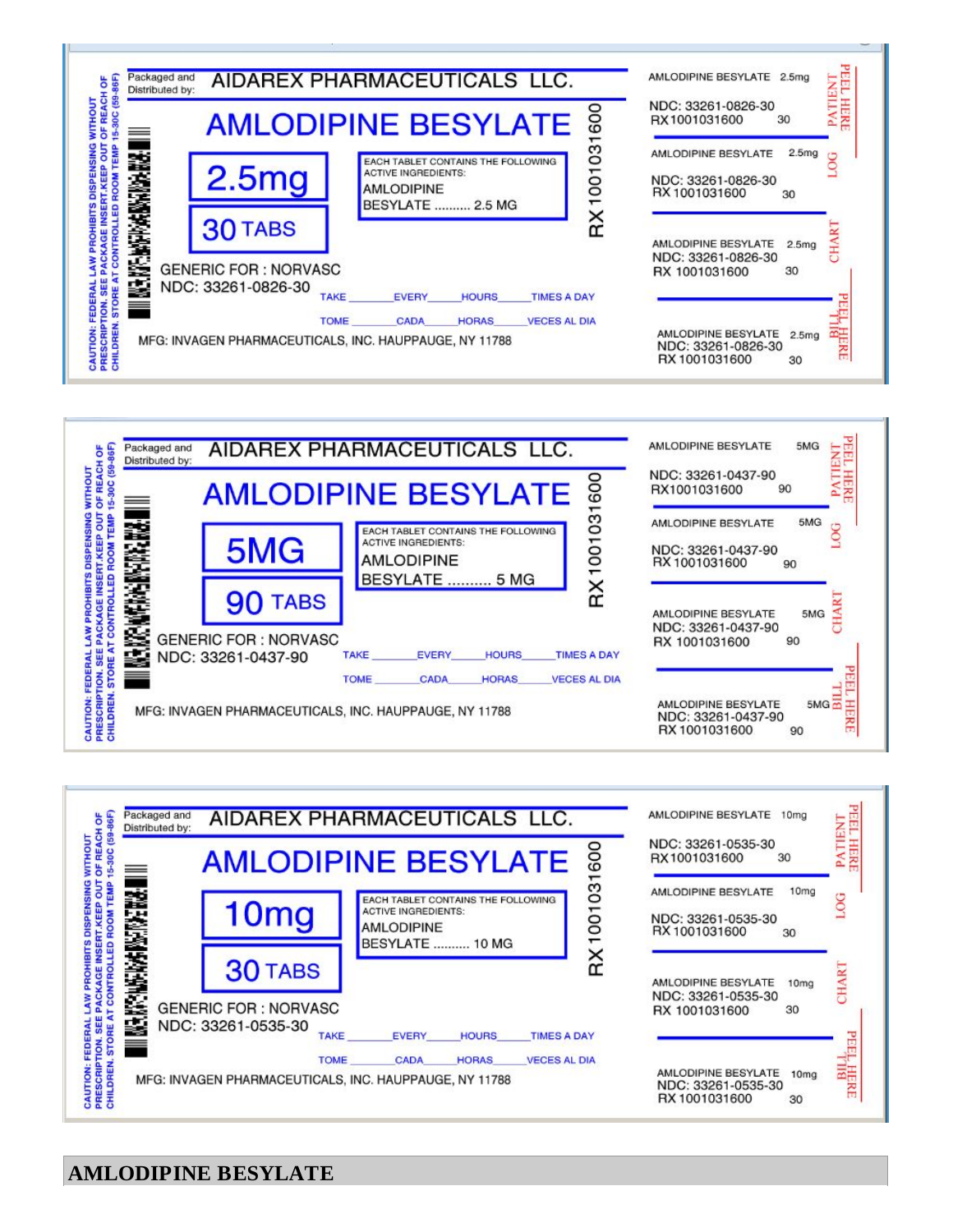| amlodipine besylate tablet                                            |              |                                                 |                     |  |                             |                   |                           |                              |  |
|-----------------------------------------------------------------------|--------------|-------------------------------------------------|---------------------|--|-----------------------------|-------------------|---------------------------|------------------------------|--|
| <b>Product Information</b>                                            |              |                                                 |                     |  |                             |                   |                           |                              |  |
| Product Type                                                          |              | HUMAN PRESCRIPTION DRUG                         |                     |  | Item Code (Source)          |                   |                           | NDC:33261-826(NDC:31722-237) |  |
| <b>Route of Administration</b>                                        |              | ORAL                                            |                     |  |                             |                   |                           |                              |  |
|                                                                       |              |                                                 |                     |  |                             |                   |                           |                              |  |
|                                                                       |              |                                                 |                     |  |                             |                   |                           |                              |  |
| <b>Active Ingredient/Active Moiety</b>                                |              |                                                 |                     |  |                             |                   |                           |                              |  |
| <b>Ingredient Name</b><br><b>Basis of Strength</b>                    |              |                                                 |                     |  |                             |                   |                           | Strength                     |  |
| AMLODIPINE BESYLATE (UNII: 864V2Q084H) (AMLODIPINE - UNII:1J444QC288) |              |                                                 |                     |  |                             | <b>AMLODIPINE</b> |                           | $2.5$ mg                     |  |
|                                                                       |              |                                                 |                     |  |                             |                   |                           |                              |  |
| <b>Inactive Ingredients</b>                                           |              |                                                 |                     |  |                             |                   |                           |                              |  |
|                                                                       |              | <b>Ingredient Name</b>                          |                     |  |                             |                   |                           | Strength                     |  |
| CELLULOSE, MICRO CRYSTALLINE (UNII: OP1R32D61U)                       |              |                                                 |                     |  |                             |                   |                           |                              |  |
| CALCIUM PHO SPHATE, DIBASIC, ANHYDRO US (UNII: L11K75P92J)            |              |                                                 |                     |  |                             |                   |                           |                              |  |
| SODIUM STARCH GLYCOLATE TYPE A POTATO (UNII: 5856J3G2A2)              |              |                                                 |                     |  |                             |                   |                           |                              |  |
| MAGNESIUM STEARATE (UNII: 70097M6I30)                                 |              |                                                 |                     |  |                             |                   |                           |                              |  |
|                                                                       |              |                                                 |                     |  |                             |                   |                           |                              |  |
| <b>Product Characteristics</b>                                        |              |                                                 |                     |  |                             |                   |                           |                              |  |
| Color                                                                 | <b>WHITE</b> |                                                 | <b>Score</b>        |  |                             |                   | no score                  |                              |  |
| <b>Shape</b>                                                          | <b>ROUND</b> |                                                 | <b>Size</b>         |  |                             |                   | 6 <sub>mm</sub>           |                              |  |
| Flavor                                                                |              |                                                 | <b>Imprint Code</b> |  |                             |                   | 237;IG                    |                              |  |
| <b>Contains</b>                                                       |              |                                                 |                     |  |                             |                   |                           |                              |  |
|                                                                       |              |                                                 |                     |  |                             |                   |                           |                              |  |
|                                                                       |              |                                                 |                     |  |                             |                   |                           |                              |  |
| <b>Packaging</b>                                                      |              |                                                 |                     |  |                             |                   |                           |                              |  |
| <b>Item Code</b><br>#                                                 |              | <b>Package Description</b>                      |                     |  | <b>Marketing Start Date</b> |                   | <b>Marketing End Date</b> |                              |  |
| 1 NDC:33261-826-30                                                    |              | 30 in 1 BOTTLE, PLASTIC                         |                     |  |                             |                   |                           |                              |  |
| 2 NDC:33261-826-60                                                    |              | 60 in 1 BOTTLE, PLASTIC                         |                     |  |                             |                   |                           |                              |  |
| 3 NDC:33261-826-90                                                    |              | 90 in 1 BOTTLE, PLASTIC                         |                     |  |                             |                   |                           |                              |  |
|                                                                       |              |                                                 |                     |  |                             |                   |                           |                              |  |
|                                                                       |              |                                                 |                     |  |                             |                   |                           |                              |  |
| <b>Marketing Information</b>                                          |              |                                                 |                     |  |                             |                   |                           |                              |  |
| <b>Marketing Category</b>                                             |              | <b>Application Number or Monograph Citation</b> |                     |  | <b>Marketing Start Date</b> |                   |                           | <b>Marketing End Date</b>    |  |
| ANDA                                                                  | ANDA077995   |                                                 |                     |  | 01/01/2011                  |                   |                           |                              |  |
|                                                                       |              |                                                 |                     |  |                             |                   |                           |                              |  |
|                                                                       |              |                                                 |                     |  |                             |                   |                           |                              |  |
| <b>AMLODIPINE BESYLATE</b>                                            |              |                                                 |                     |  |                             |                   |                           |                              |  |
| amlodipine besylate tablet                                            |              |                                                 |                     |  |                             |                   |                           |                              |  |
|                                                                       |              |                                                 |                     |  |                             |                   |                           |                              |  |
| <b>Product Information</b>                                            |              |                                                 |                     |  |                             |                   |                           |                              |  |
| Product Type                                                          |              | HUMAN PRESCRIPTION DRUG                         |                     |  | Item Code (Source)          |                   |                           | NDC:33261-437(NDC:31722-238) |  |

**Route of Administration** ORAL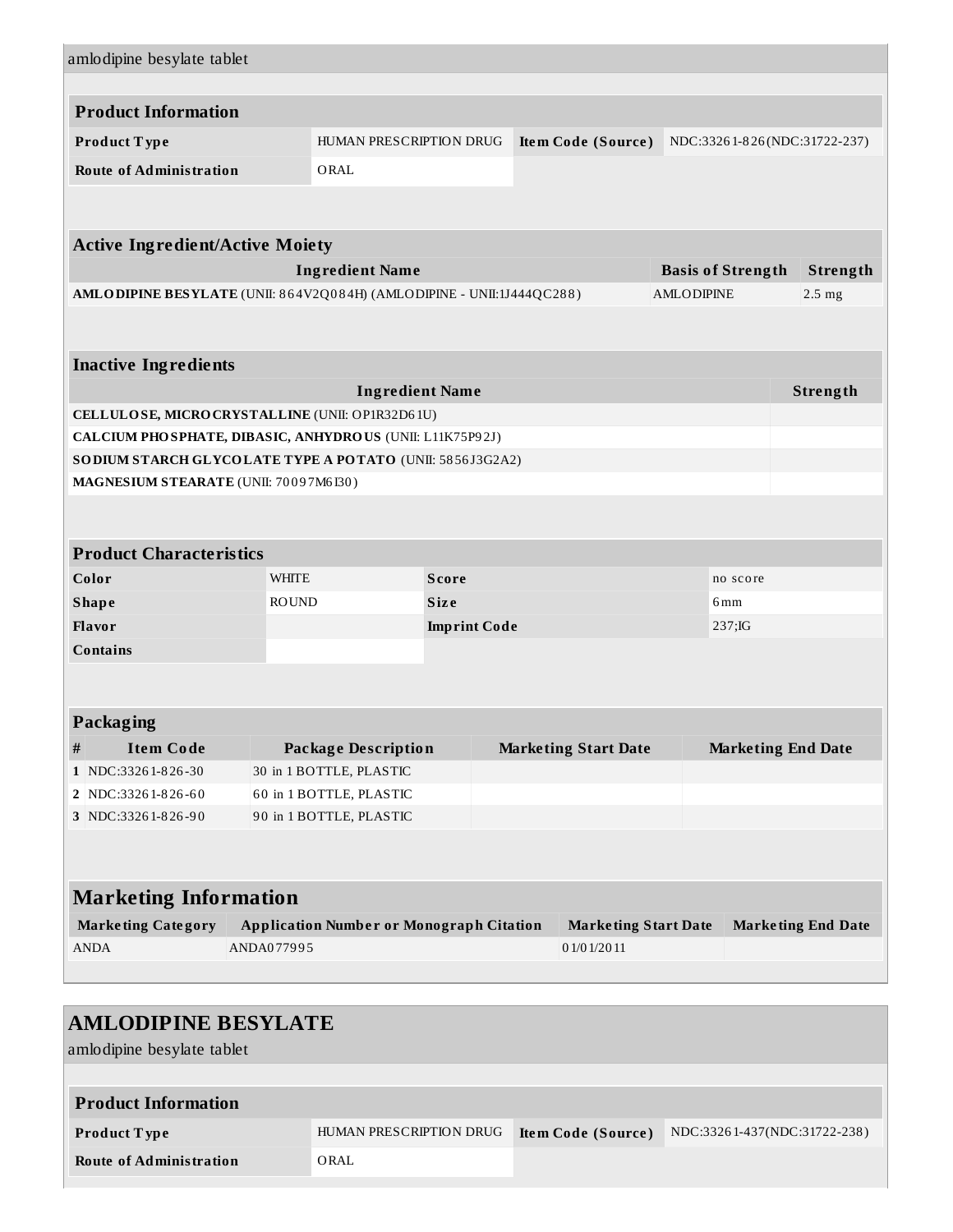| <b>Active Ingredient/Active Moiety</b>                                |                                                 |                                                 |                     |  |                                           |                   |                              |                           |  |  |
|-----------------------------------------------------------------------|-------------------------------------------------|-------------------------------------------------|---------------------|--|-------------------------------------------|-------------------|------------------------------|---------------------------|--|--|
| <b>Ingredient Name</b><br><b>Basis of Strength</b><br>Strength        |                                                 |                                                 |                     |  |                                           |                   |                              |                           |  |  |
| AMLODIPINE BESYLATE (UNII: 864V2Q084H) (AMLODIPINE - UNII:1J444QC288) |                                                 |                                                 |                     |  |                                           | <b>AMLODIPINE</b> |                              | 5 <sub>mg</sub>           |  |  |
|                                                                       |                                                 |                                                 |                     |  |                                           |                   |                              |                           |  |  |
| <b>Inactive Ingredients</b>                                           |                                                 |                                                 |                     |  |                                           |                   |                              |                           |  |  |
|                                                                       |                                                 | <b>Ingredient Name</b>                          |                     |  |                                           |                   |                              | Strength                  |  |  |
|                                                                       | CELLULOSE, MICRO CRYSTALLINE (UNII: OP1R32D61U) |                                                 |                     |  |                                           |                   |                              |                           |  |  |
| CALCIUM PHO SPHATE, DIBASIC, ANHYDRO US (UNII: L11K75P92J)            |                                                 |                                                 |                     |  |                                           |                   |                              |                           |  |  |
| SO DIUM STARCH GLYCOLATE TYPE A POTATO (UNII: 5856J3G2A2)             |                                                 |                                                 |                     |  |                                           |                   |                              |                           |  |  |
| MAGNESIUM STEARATE (UNII: 70097M6I30)                                 |                                                 |                                                 |                     |  |                                           |                   |                              |                           |  |  |
|                                                                       |                                                 |                                                 |                     |  |                                           |                   |                              |                           |  |  |
| <b>Product Characteristics</b>                                        |                                                 |                                                 |                     |  |                                           |                   |                              |                           |  |  |
| Color                                                                 | <b>WHITE</b>                                    |                                                 | <b>Score</b>        |  |                                           |                   | no score                     |                           |  |  |
| <b>Shape</b>                                                          | <b>ROUND</b>                                    |                                                 | <b>Size</b>         |  |                                           |                   | 6mm                          |                           |  |  |
| Flavor                                                                |                                                 |                                                 | <b>Imprint Code</b> |  |                                           |                   | 238;IG                       |                           |  |  |
| <b>Contains</b>                                                       |                                                 |                                                 |                     |  |                                           |                   |                              |                           |  |  |
|                                                                       |                                                 |                                                 |                     |  |                                           |                   |                              |                           |  |  |
| Packaging                                                             |                                                 |                                                 |                     |  |                                           |                   |                              |                           |  |  |
| $\#$<br><b>Item Code</b>                                              |                                                 | <b>Package Description</b>                      |                     |  | <b>Marketing Start Date</b>               |                   | <b>Marketing End Date</b>    |                           |  |  |
| 1 NDC:33261-437-30                                                    |                                                 | 30 in 1 BOTTLE, PLASTIC                         |                     |  |                                           |                   |                              |                           |  |  |
| 2 NDC:33261-437-60                                                    |                                                 | 60 in 1 BOTTLE, PLASTIC                         |                     |  |                                           |                   |                              |                           |  |  |
| 3 NDC:33261-437-90                                                    |                                                 | 90 in 1 BOTTLE, PLASTIC                         |                     |  |                                           |                   |                              |                           |  |  |
|                                                                       |                                                 |                                                 |                     |  |                                           |                   |                              |                           |  |  |
| <b>Marketing Information</b>                                          |                                                 |                                                 |                     |  |                                           |                   |                              |                           |  |  |
|                                                                       |                                                 |                                                 |                     |  |                                           |                   |                              |                           |  |  |
| <b>Marketing Category</b>                                             |                                                 | <b>Application Number or Monograph Citation</b> |                     |  | <b>Marketing Start Date</b><br>01/01/2011 |                   |                              | <b>Marketing End Date</b> |  |  |
| ANDA                                                                  | ANDA077995                                      |                                                 |                     |  |                                           |                   |                              |                           |  |  |
|                                                                       |                                                 |                                                 |                     |  |                                           |                   |                              |                           |  |  |
|                                                                       |                                                 |                                                 |                     |  |                                           |                   |                              |                           |  |  |
| <b>AMLODIPINE BESYLATE</b>                                            |                                                 |                                                 |                     |  |                                           |                   |                              |                           |  |  |
| amlodipine besylate tablet                                            |                                                 |                                                 |                     |  |                                           |                   |                              |                           |  |  |
|                                                                       |                                                 |                                                 |                     |  |                                           |                   |                              |                           |  |  |
| <b>Product Information</b>                                            |                                                 |                                                 |                     |  |                                           |                   |                              |                           |  |  |
| Product Type                                                          |                                                 | HUMAN PRESCRIPTION DRUG                         |                     |  | Item Code (Source)                        |                   | NDC:33261-535(NDC:31722-239) |                           |  |  |
| <b>Route of Administration</b>                                        |                                                 | ORAL                                            |                     |  |                                           |                   |                              |                           |  |  |
|                                                                       |                                                 |                                                 |                     |  |                                           |                   |                              |                           |  |  |
|                                                                       |                                                 |                                                 |                     |  |                                           |                   |                              |                           |  |  |
| <b>Active Ingredient/Active Moiety</b>                                |                                                 |                                                 |                     |  |                                           |                   |                              |                           |  |  |
|                                                                       |                                                 | <b>Ingredient Name</b>                          |                     |  |                                           |                   | <b>Basis of Strength</b>     | Strength                  |  |  |
| AMLODIPINE BESYLATE (UNII: 864V2Q084H) (AMLODIPINE - UNII:1J444QC288) |                                                 |                                                 |                     |  |                                           | <b>AMLODIPINE</b> |                              | $10$ mg                   |  |  |